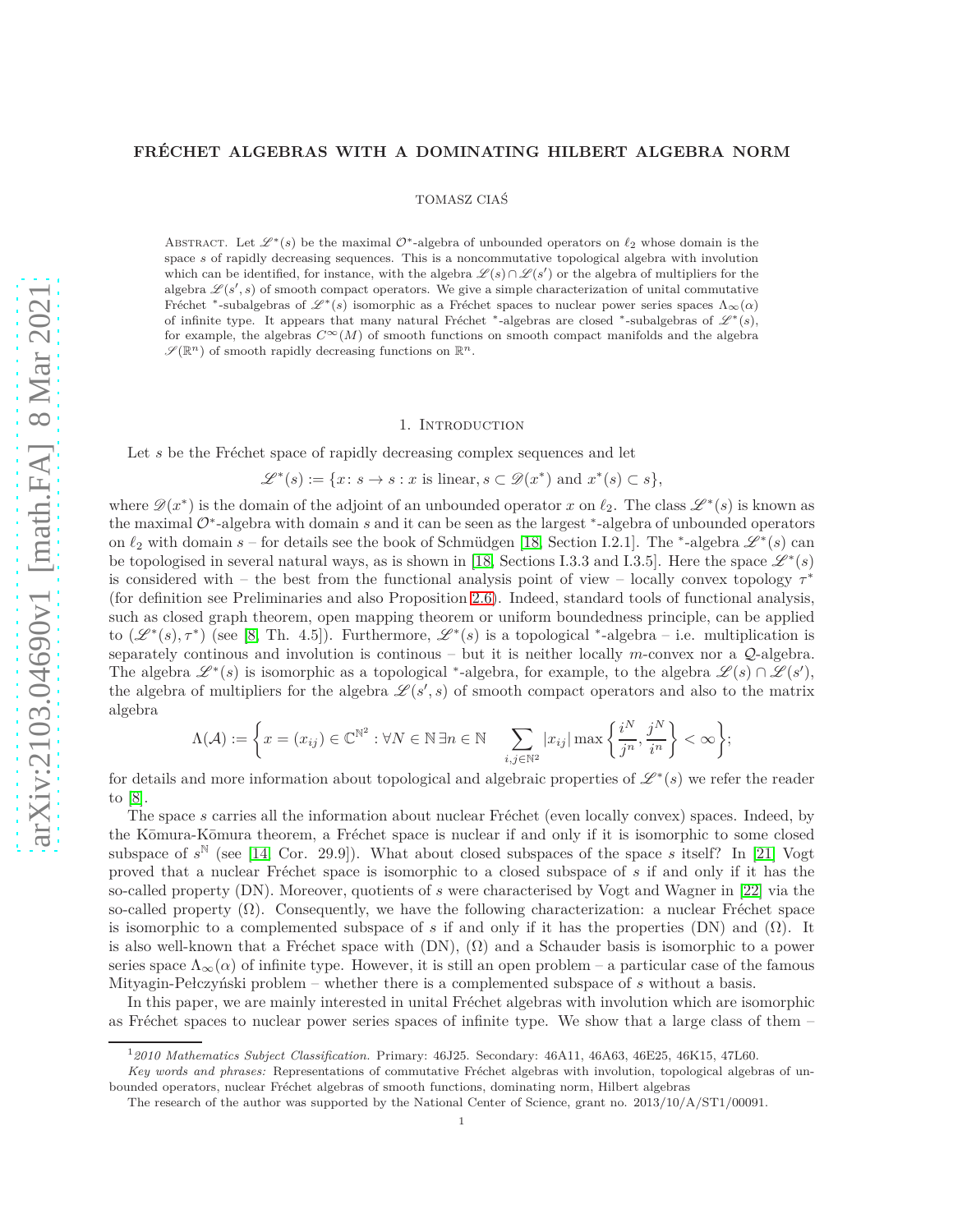those algebras *E* which admit a dominating Hilbert norm  $|| \cdot || = \sqrt{(\cdot, \cdot)}$  such that

<span id="page-1-0"></span>
$$
(1) \qquad \qquad (xy, z) = (y, x^*z)
$$

for all  $x, y, z \in E$  – can be embedded into  $\mathscr{L}^*(s)$  as closed, even complemented, \*-subalgebras (see Theorem [3.5](#page-4-0) and Remark [3.17\)](#page-9-0). In the commutative case we even have the following characterization: a unital commutative Fréchet <sup>\*</sup>-algebra isomorphic as a Fréchet space to a nuclear power series space  $\Lambda_{\infty}(\alpha)$  of infinite type is isomorphic as a Fréchet <sup>\*</sup>-algebra to a closed <sup>\*</sup>-subalgebra of  $\mathscr{L}^*(s)$  if and only if it admits a dominating Hilbert norm satisfying condition [\(1\)](#page-1-0) (see again Theorem [3.5\)](#page-4-0). In Theorem [3.6](#page-4-1) we also characterize commutative Fréchet unital <sup>∗</sup>-subalgebras of  $\mathcal{L}^*(s)$  consisting of bounded operators on  $\ell_2$  and isomorphic as Fréchet space to nuclear spaces  $\Lambda_{\infty}(\alpha)$ . It is worth noting that condition [\(1\)](#page-1-0) appears in the definiton of Hilbert algebras playing an important role in the theory of von Neumann algebras (see  $[9, A.54]$ ).

The above-mentioned results may be seen as a step towards an analogue – in the context of nuclear power series spaces of infinite type – of the celebrated commutative Gelfand-Naimark theorem. In the separable case it states that there is one to one correspondence (given by isometric  $*$ -isomorphisms) between Banach algebras *C*(*K*) of continuous functions on compact Hausdorff metrizable spaces *K* and closed unital commutative <sup>\*</sup>-subalgebras of the  $C^*$ -algebra  $\mathscr{B}(\ell_2)$  of bounded operators on  $\ell_2$ .

Our results are applicable. In the last section we give concrete examples of Fréchet \*-algebras which can be represented in  $\mathscr{L}^*(s)$  in the way described above. Among them there are: the algebras  $C^{\infty}(M)$ of smooth functions on smooth compact manifolds, the algebras  $\mathscr{E}(K)$  with Schauder basis of smooth Whitney jets on compact sets K with the extension property, the algebra  $\mathscr{S}(\mathbb{R}^n)$  of smooth rapidly decreasing functions on  $\mathbb{R}^n$ , nuclear power series algebras  $\Lambda_\infty(\alpha)$  of infinite type and the noncommutative algebra  $\mathscr{L}(s', s)$  of compact smooth operators. We also provide one counterexample. We show that the unital commutative Fréchet <sup>\*</sup>-algebra  $A^{\infty}(\mathbb{D})$  of holomorphic functions on the open unit disc  $\mathbb D$  with smooth boundary values is not isomorphic to any closed <sup>\*</sup>-subalgebra of  $\mathscr{L}^*(s)$ .

## 2. Preliminaries

The canonical  $\ell_2$  norm and the corresponding scalar product will be denoted by  $|| \cdot ||_{\ell_2}$  and  $\langle \cdot, \cdot \rangle$ , respectively.

For locally convex spaces E and F, we denote by  $\mathscr{L}(E, F)$  the space of all continuous linear operators from *E* to *F* and we set  $\mathscr{L}(E) := \mathscr{L}(E, E)$ . These spaces will be considered with the topology  $\tau_{\mathscr{L}(E,F)}$ of uniform convergence on bounded sets.

By a *topological* <sup>∗</sup> *-algebra E* we mean a topological vector space endowed with at least separately continuous multiplication and continuous involution which make *E* a <sup>\*</sup>-algebra. A *Fréchet* <sup>\*</sup>-algebra is a topological <sup>\*</sup>-algebra whose underlying topological vector space is a Fréchet space (i.e. metrizable complete locally convex space). We do not require a Fréchet <sup>\*</sup>-algebra to be locally *m*-convex.

Let  $\alpha = (\alpha_j)_{j \in \mathbb{N}}$  be a monotonically increasing sequence in  $(0, \infty)$  such that  $\lim_{j \to \infty} \alpha_j = \infty$ . Then

$$
\Lambda_{\infty}(\alpha) := \{(\xi_j)_{j \in \mathbb{N}} \subset \mathbb{C}^{\mathbb{N}} \colon |\xi|_{\alpha,q}^2 := \sum_{j=1}^{\infty} |\xi_j|^2 e^{2q\alpha_j} < \infty \quad \text{for all } q \in \mathbb{N}_0\}
$$

equipped with the norms  $|\cdot|_{\alpha,q}$ ,  $q \in \mathbb{N}_0$ , is a Fréchet space and it is called a *power series space of infinite type*. It appears that the space  $\Lambda_{\infty}(\alpha)$  is nuclear if and only if  $\sup_{j\in\mathbb{N}}\frac{\log j}{\alpha_j}$  $\frac{\log j}{\alpha_j} < \infty$  (see e.g. [\[14,](#page-18-2) Prop. 29.6]). In particular, for the sequence  $\alpha_j := \log j$ ,  $j \in \mathbb{N}$ , we obtain the space *s* of *rapidly decreasing sequences*, i.e.

(2) 
$$
s := \{(\xi_j)_{j \in \mathbb{N}} \in \mathbb{C}^{\mathbb{N}} \colon |\xi|_q^2 := \sum_{j \in \mathbb{N}} |\xi_j|^2 j^{2q} < \infty \quad \text{for all } q \in \mathbb{N}_0\}.
$$

By  $s_n$  we denote the Hilbert space corresponding to the norm  $|\cdot|_n$ .

The strong dual of  $s - i.e.$  the space of all continuous linear functionals on  $s$  with the topology of uniform convergence on bounded subsets of  $s$  (see e.g. [\[14,](#page-18-2) Def. on p. 267]) – is isomorphic to the space

(3) 
$$
s' := \{(\xi_j)_{j \in \mathbb{N}} \in \mathbb{C}^{\mathbb{N}} : |\xi|_{-q}^2 := \sum_{j \in \mathbb{N}} |\xi_j|^2 j^{-2q} < \infty \quad \text{for some } q \in \mathbb{N}_0\}
$$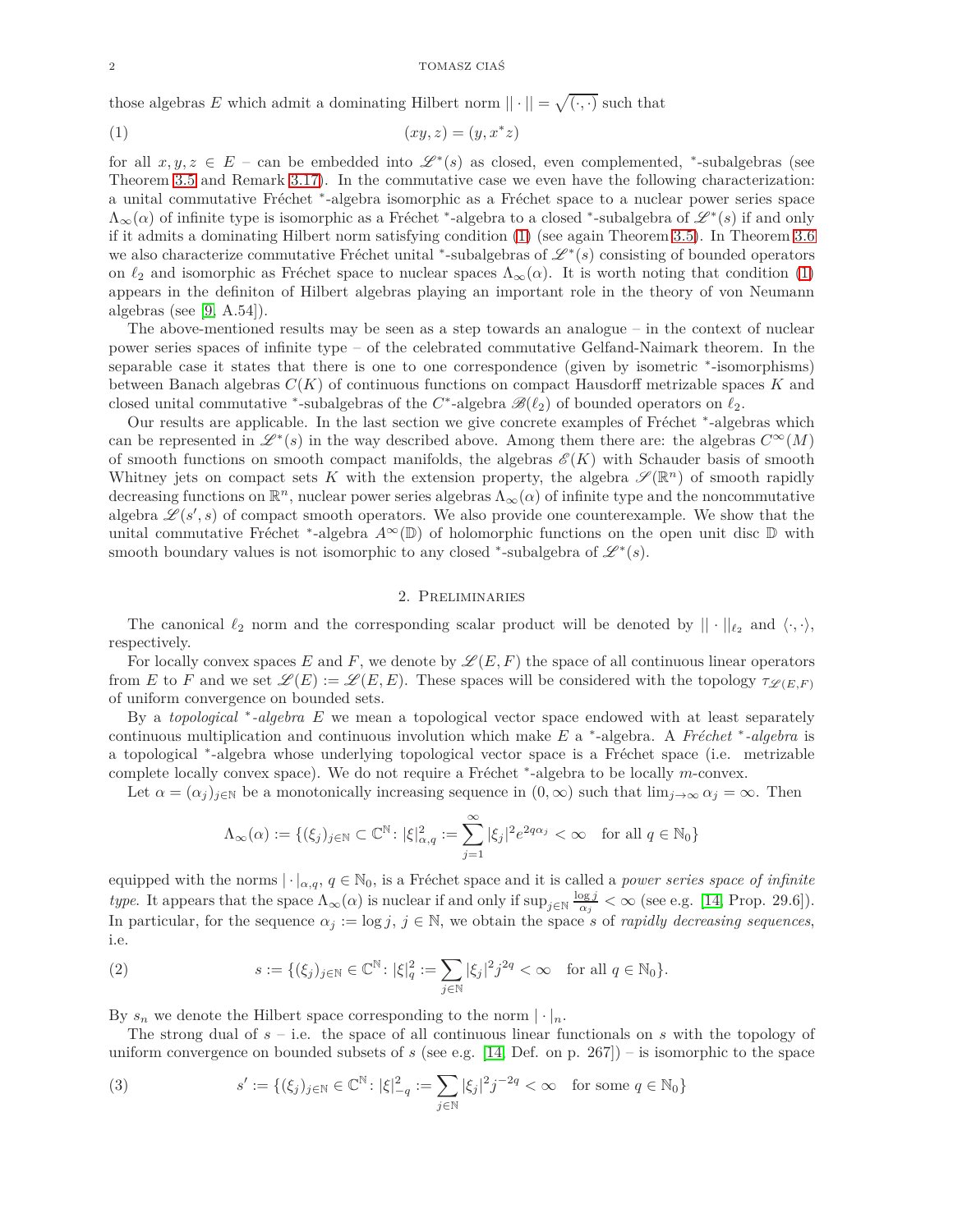of *slowly increasing sequences* equipped with the inductive limit topology for the sequence  $(s_{-n})_{n\in\mathbb{N}_0}$  of Hilbert spaces corresponding to the norms  $|\cdot|_{-n}$ . In other words, the locally convex topology on *s*' is given by the family  $\{|\cdot|_B'\}_{B\in\mathscr{B}}$  of seminorms,  $|\xi|_B' := \sup_{\eta \in B} |\langle \eta, \xi \rangle|$ , where  $\mathscr{B}$  denotes the class of all bounded subsets of *s* and, recall,  $\langle \cdot, \cdot \rangle$  is the canonical scalar product on  $\ell_2$ .

**Definition 2.1.** A Fréchet space *E* with a fundamental system  $(|| \cdot ||_q)_{q \in \mathbb{N}_0}$  of seminorms

(1) has the *property* (DN) (cf. [\[14,](#page-18-2) Def. on p. 359]) if there is a continuous norm  $|| \cdot ||$  on  $E$  – called a *dominating norm* – such that for all  $q \in \mathbb{N}_0$  there is  $r \in \mathbb{N}_0$  and  $C > 0$  such that

$$
||x||_q^2 \le C||x|| \; ||x||_r
$$

for all  $x \in E$ ;

(2) has the *property* ( $\Omega$ ) (cf. [\[14,](#page-18-2) Def. on p. 367]) if for all  $p \in \mathbb{N}_0$  there is  $q \in \mathbb{N}_0$  such that for all *r*  $\in$  *N* there are  $\theta \in (0,1)$  and  $C > 0$  with

$$
||y||_q^* \le C ||y||_p^{*1-\theta} ||y||_r^{*\theta}
$$

for all  $y \in E'$ , where  $E'$  is the topological dual of  $E$  and  $||y||_p^* := \sup\{|y(x)| : ||x||_p \le 1\}$ .

The properties (DN) and  $(\Omega)$  are linear-topological invariants which play a key role in a structure theory of nuclear Fréchet spaces. The following Theorem is due to Vogt and Wagner.

**Theorem 2.2.** ([\[14,](#page-18-2) Ch. 31] and [\[22,](#page-18-4) [21\]](#page-18-3)) *A Fréchet space is isomorphic to:* 

- (i) *a closed subspace of s if and only if it is nuclear and has the property* (DN)*;*
- (ii) *a quotient of s if and only if it is nuclear and has the property*  $(\Omega)$ ;
- (iii) *a complemented subspace of s if and only if it is nuclear and has the properties* (DN) *and* (Ω)*.*

We also cite another result of Vogt which will be crucial for our futher considerations.

**Theorem 2.3.** [\[23,](#page-18-6) Cor. 7.7] Let E be a Fréchet space isomorphic to a power series space  $\Lambda_{\infty}(\alpha)$  of *infinite type. Then for every dominating Hilbert norm*  $||\cdot||$  *on E there is an isomorphism*  $u: E \to \Lambda_{\infty}(\alpha)$ *such that*  $||u\xi||_{\ell_2} = ||\xi||$  *for all*  $\xi \in E$ *.* 

Let E be a Fréchet space with a continuous Hilbert norm  $|| \cdot ||$ . Let H be the completion of E in the norm  $|| \cdot ||$  and let  $(\cdot, \cdot)$  be the corresponding scalar product. Then we define

$$
\mathscr{L}^*(E, ||\cdot||) := \{x\colon E \to E : x \text{ is linear}, E \subset \mathscr{D}(x^*) \text{ and } x^*(E) \subset E\},\
$$

where

$$
\mathscr{D}(x^*) := \{ \eta \in H : \exists \zeta \in H \; \forall \xi \in E \quad (x\xi, \eta) = (\xi, \zeta) \}
$$

and  $x^*\eta := \zeta$  for  $\eta \in \mathscr{D}(x^*)$ . In the case when *E* is a closed subspace of *s* or  $E = \Lambda_\infty(\alpha)$  we write  $\mathscr{L}^*(E)$  instead of  $\mathscr{L}^*(E, ||\cdot||_{\ell_2})$ . Since *E* is a dense linear subspace of *H*, each  $x \in \mathscr{L}^*(E, ||\cdot||)$  can be considered as a dense unbounded operator in *H* with domain  $\mathcal{D}(x) = E$ , and thus it has the adjoint  $x^* \colon \mathscr{D}(x^*) \to H$ . By definition, the operator  $x^*_{|E}$ , for simplicity denoted again by  $x^*$ , is in  $\mathscr{L}^*(E, ||\cdot||)$ , as well. Moreover, by definition,

$$
\mathscr{D}(xy):=\{\xi\in\mathscr{D}(y):\;y\xi\in\mathscr{D}(x)\}=E
$$

for all  $x, y \in \mathscr{L}^*(E, ||\cdot||)$ . This shows that  $\mathscr{L}^*(E, ||\cdot||)$  is a \*-algebra. In fact, the class  $\mathscr{L}^*(E, ||\cdot||)$ can be seen as the largest <sup>∗</sup> -algebra of unbounded operators on *H* with domain *E* and it is known as the *maximal*  $\mathcal{O}^*$ -*algebra* with domain *E* (see [\[18,](#page-18-0) 2.1] for details).

In the theory of maximal  $\mathcal{O}^*$ -algebras – and, more generally, of algebras of unbounded operators in Hilbert spaces – one consider the so-called *graph topology* ([\[18,](#page-18-0) Def. 2.1.1]). With *E* and ||·|| as above, the graph topology of  $\mathscr{L}^*(E, ||\cdot||)$  on  $E$  is, by definition, given by the system of seminorms  $(||\cdot||_a)_{a\in \mathscr{L}^*(E, ||\cdot||)}$ ,  $||\xi||_a := ||a\xi||$  for  $\xi \in E$ .

The following easy observation is kind of folklor – for completness we present here the proof.

<span id="page-2-0"></span>**Proposition 2.4.** Let E be a Fréchet space with a continuous Hilbert norm  $||\cdot||$ . Then the graph topology *of*  $\mathscr{L}^*(E, || \cdot ||)$  *on E is weaker than the Fréchet space toplogy.*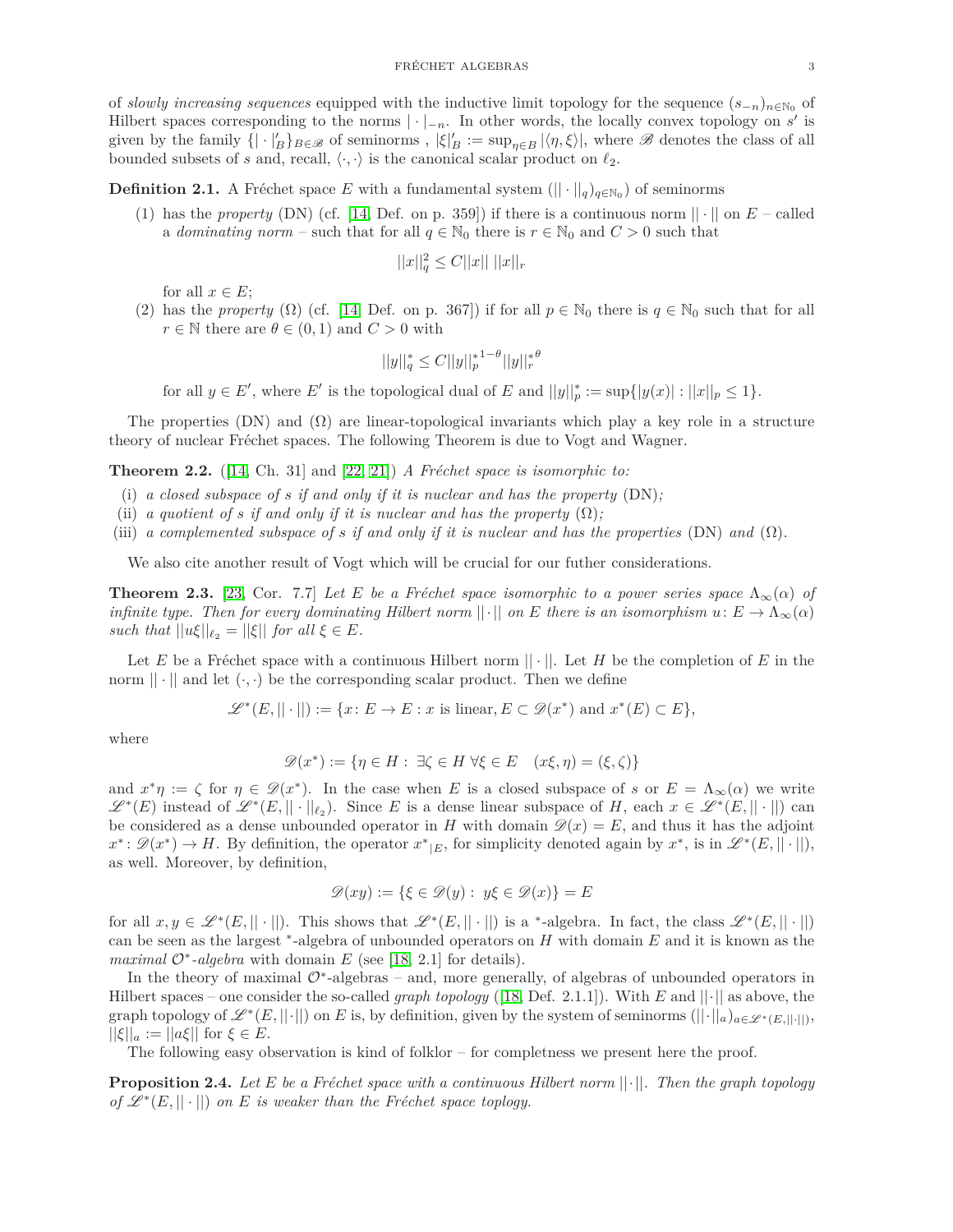*Proof.* Let  $(\cdot, \cdot)$  denote the scalar product corresponding to the Hilbert norm  $|| \cdot ||$  and let *H* be the completion of *E* in the norm  $|| \cdot ||$ . We shall show that each  $a \in \mathcal{L}^*(E, || \cdot ||)$  is a continuous map from the Fréchet space *E* to the Hilbert space *H*. Let  $(\xi_j)_{j\in\mathbb{N}}\subset E$  be a sequence converging in the Fréchet space topology to 0 and assume that  $a\xi_j$  converges in the norm  $|| \cdot ||$  to some  $\eta \in H$ . We have, for all *ζ* ∈ *E*,

$$
\lim_{j \to \infty} (a\xi_j, \zeta) = (\eta, \zeta)
$$

and, on the other hand,

$$
\lim_{j \to \infty} (a\xi_j, \zeta) = \lim_{j \to \infty} (\xi_j, a^*\zeta) = 0.
$$

Hence,  $(\eta, \zeta) = 0$  for all  $\zeta \in E$ , and thus  $\eta = 0$ . Consequently, by the closed graph theorem for Fréchet spaces (cf. [14. Th. 24.31]), the map  $a: E \to H$  is continuous, which is the desired conclusion. spaces (cf. [\[14,](#page-18-2) Th. 24.31]), the map  $a: E \to H$  is continuous, which is the desired conclusion.

Sometimes the initial Fréchet space topology and the graph topology coincide.

<span id="page-3-1"></span>**Proposition 2.5.** *Let E be a Fréchet space isomorphic to a power series space*  $\Lambda_{\infty}(\alpha)$  *of infinite type and let*  $|| \cdot ||$  *be a dominating Hilbert norm on*  $E$ *. Then the graph topology of*  $\mathscr{L}^*(E, || \cdot ||)$  *on*  $E$  *coincides with the Fréchet space topology.* 

*Proof.* Let  $(\cdot, \cdot)$  denote the scalar product corresponding to the Hilbert norm  $|| \cdot ||$ . By [\[23,](#page-18-6) Cor. 7.7], there is an isomorphism  $u: E \to \Lambda_\infty(\alpha)$  such that  $||u\xi||_{\ell_2} = ||\xi||$  for all  $\xi \in E$ . Let  $||\xi||_n := |u\xi|_{\alpha,n}$  for  $\xi \in E$  and  $n \in \mathbb{N}$ . Then  $(|| \cdot ||_n)_{n \in \mathbb{N}}$  is a fundamental sequence of dominating Hilbert norms on *E*. For  $n \in \mathbb{N}$ , we define the diagonal map  $d_n: \Lambda_\infty(\alpha) \to \Lambda_\infty(\alpha)$ ,  $d_n \xi := (e^{n\alpha_j} \xi_j)_{j \in \mathbb{N}}$ . Clearly, each  $d_n$  is an automorphism of the Fréchet space  $\Lambda_{\infty}(\alpha)$  and  $||d_n \xi||_{\ell_2} = |\xi|_{\alpha,n}$  for all  $\xi \in \Lambda_{\infty}(\alpha)$ . Now, for  $n \in \mathbb{N}$ , let  $a_n: E \to E$ ,  $a_n := u^{-1}d_nu$ . We have

$$
(a_n\xi,\zeta)=(u^{-1}d_n u\xi,\zeta)=\langle d_n u\xi,u\zeta\rangle=\langle u\xi,d_n u\zeta\rangle=(\xi,u^{-1}d_n u\zeta)=(\xi,a_n\zeta)
$$

for all  $\xi, \zeta \in E$ , whence  $a_n \in \mathcal{L}^*(E, ||\cdot||)$ . Consequently, since  $||\xi||_n = ||a_n \xi||$  for all  $\xi \in E$ , i.e.  $|| \cdot ||_n = || \cdot ||_{a_n}$ , the graph topology of  $\mathscr{L}^*(E, || \cdot ||)$  on *E* is finer than the Fréchet space toppology and thus, in view of Proposition [2.4,](#page-2-0) these topologies are equal.  $\Box$ 

There are plenty natural topologies on the space  $\mathscr{L}^*(E, || \cdot ||)$  (see [\[18,](#page-18-0) Sect. 3.3, 3.5]). Here we are interested in the locally convex topology  $\tau^*$  on  $\mathscr{L}^*(E, || \cdot ||)$  given by the seminorms

$$
p^{a,B}(x):=\max\Big\{\sup_{\xi\in B}||ax\xi||,\sup_{\xi\in B}||ax^*\xi||\Big\},
$$

where *a* and *B* run over  $\mathscr{L}^*(E, ||\cdot||)$  and the class of all bounded subsets of *E* equipped with the graph topology of  $\mathscr{L}^*(E, ||\cdot||)$ , respectively (see [\[18,](#page-18-0) pp. 81–82]). It is well-known that  $\mathscr{L}^*(E, ||\cdot||)$  endowed with the topology  $\tau^*$  is a topological <sup>\*</sup>-algebra (cf. [\[18,](#page-18-0) Prop. 3.3.15 (i)]). If we, moreover, assume that  $E$ is isomorphic to a power series space of infinite type and  $||\cdot||$  is a dominating Hilbert norm on  $E$ , then, by Proposition [2.5](#page-3-1) and [\[18,](#page-18-0) Prop. 3.3.15 (iv)],  $(\mathscr{L}^*(E, ||\cdot||), \tau^*)$  is complete. The following characterization of the topology  $\tau^*$  is a direct consequence of Proposition [2.5.](#page-3-1)

<span id="page-3-0"></span>**Proposition 2.6.** Let *E* be a Fréchet space isomorphic to a power series space of infinite type and let ||·|| *be a dominating Hilbert norm on E. Let* (||·||*n*)*n*∈<sup>N</sup> *be a fundamental sequence of norms on E. Then the topology*  $\tau^*$  *on*  $\mathscr{L}^*(E, || \cdot ||)$  *is given by the seminorms*  $(p_{n,B})_{n \in \mathbb{N}, B \in \mathscr{B}_E}$ ,

(4) 
$$
p_{n,B}(x) := \max\{\sup_{\xi \in B} ||x\xi||_n, \sup_{\xi \in B} ||x^*\xi||_n\},\
$$

where  $\mathscr{B}_E$  denote the class of all bounded subsets of  $E$ .

3. FRÉCHET SUBALGEBRAS OF  $\mathscr{L}^*(s)$ 

In this section we give abstract descriptions of two large classes of complemented commutative Fréchet \*-subalgebras of  $\mathscr{L}^*(s)$  (Theorems [3.5](#page-4-0) and [3.6\)](#page-4-1). Moreover, we provide a criterion for the existence of a "nice" embedding in  $\mathcal{L}^*(s)$  of not necessarily commutative Fréchet  $*$ -algebras (see Remark [3.17\)](#page-9-0).

Let us first recall the notion of Hilbert algebras.

<span id="page-3-2"></span>**Definition 3.1.** (cf. [\[9,](#page-18-5) A.54]) A *Hilbert algebra* is a <sup>\*</sup>-algebra  $E$  endowed with a Hilbert norm  $|| \cdot || :=$  $\sqrt{(\cdot,\cdot)}$  such that: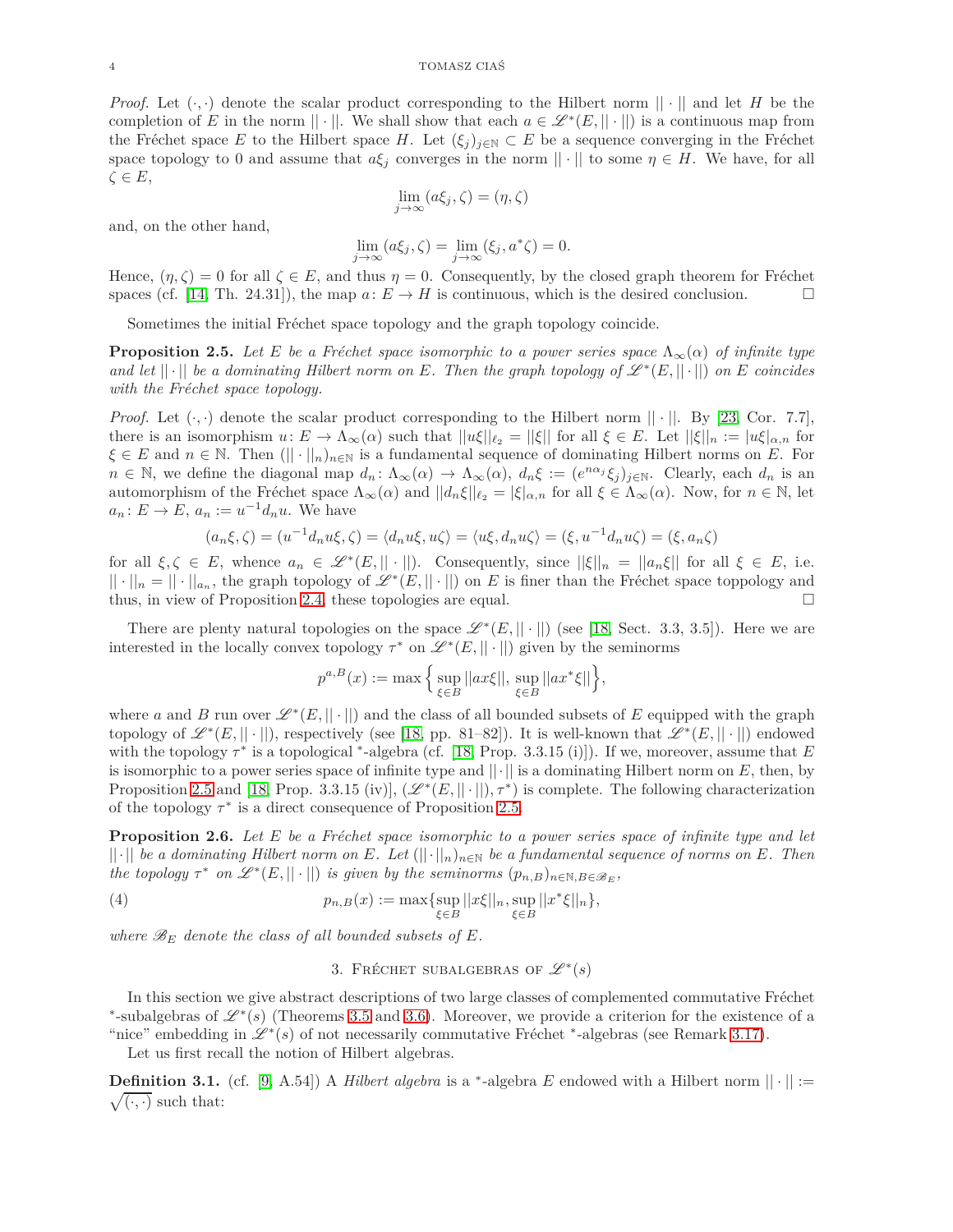- $(\alpha)$   $(xy, z) = (y, x^*z)$  for all  $x, y, z \in E$ ;
- (*β*) for all  $x \in E$  there is  $C > 0$  such that  $||xy|| \leq C||y||$  for all  $y \in E$ , i.e. the left multiplication maps  $m_x: (E, ||\cdot||) \rightarrow (E, ||\cdot||), m_x(y) := xy$ , are bounded;
- $(\gamma)(y^*, x^*) = (x, y)$  for all  $x, y \in E$ ;
- (*δ*) the linear span of the set  $E^2 := \{ab : a, b \in E\}$  is dense in *E*.

Each norm  $|| \cdot ||$  satisfying conditions  $(\alpha)$ – $(\delta)$  is called a *Hilbert algebra norm*.

<span id="page-4-2"></span>**Remark 3.2.** If *E* is unital, then condition  $(\delta)$  in the above definition is trivially satisfied. If, moreover, *E* is commutative, then  $(\alpha)$  implies  $(\gamma)$ . Hence, every Hilbert norm on a unital commutative <sup>\*</sup>-algebra satisfying condition  $(\alpha)$  and  $(\beta)$  is already a Hilbert algebra norm.

Definition 3.3. A Fréchet <sup>\*</sup>-algebra is called a DN-*algebra* if it admits a Hilbert dominating norm satysfying condition (*α*) in Definition [3.1.](#page-3-2) A DN-algebra is called a *β*DN-*algebra* if the corresponding Hilbert dominating norm satisfies conditions  $(\alpha)$  and  $(\beta)$  simultaneously.

**Remark 3.4.** In [\[13,](#page-18-7) Def. 1.5] M. Măntoiu and R. Purice defined a Fréchet-Hilbert algebra as a Fréchet ∗ -algebra admitting a continous Hilbert algebra norm (more precisely, in their defintion the corresponding Hilbert algebra scalar product is predetermined). Hence, in view of Remark [3.2,](#page-4-2) every unital commutative *β*DN-algebra is a Fréchet-Hilbert algebra.

Our main results read as follows.

<span id="page-4-0"></span>**Theorem 3.5.** *Let E be a unital commutative Fréchet* \*-algebra isomorphic as a Fréchet space to a *nuclear power series space of infinite type. Then the following statements are equivalent.*

- (i) *E* is isomorphic as a Fréchet \*-algebra to a complemented \*-subalgebra of  $\mathcal{L}^*(s)$ .
- (ii) *E* is isomorphic as a Fréchet \*-algebra to a closed \*-subalgebra of  $\mathcal{L}^*(s)$ .
- (iii) *E is a* DN*-algebra.*

<span id="page-4-1"></span>**Theorem 3.6.** *Let E be a unital commutative Fréchet* \*-algebra isomorphic as a Fréchet space to a *nuclear power series space of infinite type. Then the following statements are equivalent.*

- (i) *E* is isomorphic as a Fréchet \*-algebra to a complemented \*-subalgebra *F* of  $\mathcal{L}^*(s)$  such that  $F \subset$  $\mathscr{L}(\ell_2)$ .
- (ii) *E is isomorphic as a Fréchet* \*-algebra to a closed \*-subalgebra *F* of  $\mathscr{L}^*(s)$  such that  $F \subset \mathscr{L}(\ell_2)$ . (iii) *E is a β*DN*-algebra.*

We divide the proof into a sequence of lemmas. As a by-product, we obtain also three results which are interesting enough to be stated as "corollaries".

For every  $N, n \in \mathbb{N}_0$  we define the space

$$
\mathcal{L}(s_n, s_N) \cap \mathcal{L}(s_{-N}, s_{-n}) := \{ x \in \mathcal{L}(s_n, s_N) : \exists \widetilde{x} \in \mathcal{L}(s_{-N}, s_{-n}) \mid \widetilde{x}_{|s_n} = x \}
$$

with the norm

$$
r_{N,n}(x) := \max \bigg\{ \sup_{|\xi|_n \le 1} |x\xi|_N, \sup_{|\xi|_n \le 1} |\widetilde{x}\xi|_{-n} \bigg\}.
$$

Formally, the space  $\mathscr{L}(s_n, s_N) \cap \mathscr{L}(s_{-N}, s_{-n})$  is the projective limit of the Banach spaces  $\mathscr{L}(s_n, s_N)$  and  $\mathscr{L}(s_{-N}, s_{-n})$  with their standard norms, and thus it is a Banach space itself. Since

$$
\sup_{|\xi|_n\leq 1}|x^*\xi|_N=\sup_{|\xi|_n\leq 1}\sup_{|\eta|_-\leq 1}|\langle x^*\xi,\eta\rangle|=\sup_{|\xi|_n\leq 1}\sup_{|\eta|_-\leq 1}|\langle \xi,\widetilde{x}\eta\rangle|=\sup_{|\eta|_-\leq 1}|\widetilde{x}\eta|_{-n},
$$

we have

$$
r_{N,n}(x) = \max \bigg\{ \sup_{|\xi|_n \le 1} |x\xi|_N, \sup_{|\xi|_n \le 1} |x^*\xi|_N \bigg\},\,
$$

where  $x^* \in \mathcal{L}(s_n, s_N)$  is the hilbertian adjoint of the operator  $\tilde{x}$ . Moreover,  $\mathcal{L}^*(s) = \mathcal{L}(s) \cap \mathcal{L}(s')$  (see, e.g., [\[8,](#page-18-1) Prop. 3.7]), hence

$$
\mathcal{L}^*(s) = \{x \colon s \to s : x \text{ linear and } \forall N \in \mathbb{N}_0 \, \exists n \in \mathbb{N}_0 \quad r_{N,n}(x) < \infty\}
$$

as sets. Therefore, we can endow  $\mathscr{L}^*(s)$  with the topology of the PLB-space (a countable projective limit of a countable inductive limit of Banach spaces)

$$
\text{proj}_{N \in \mathbb{N}_0} \text{ind}_{n \in \mathbb{N}_0} \mathcal{L}(s_n, s_N) \cap \mathcal{L}(s_{-N}, s_{-n}).
$$

It appears that the topology  $\tau^*$  and the PLB-topology on  $\mathscr{L}^*(s)$  coincide.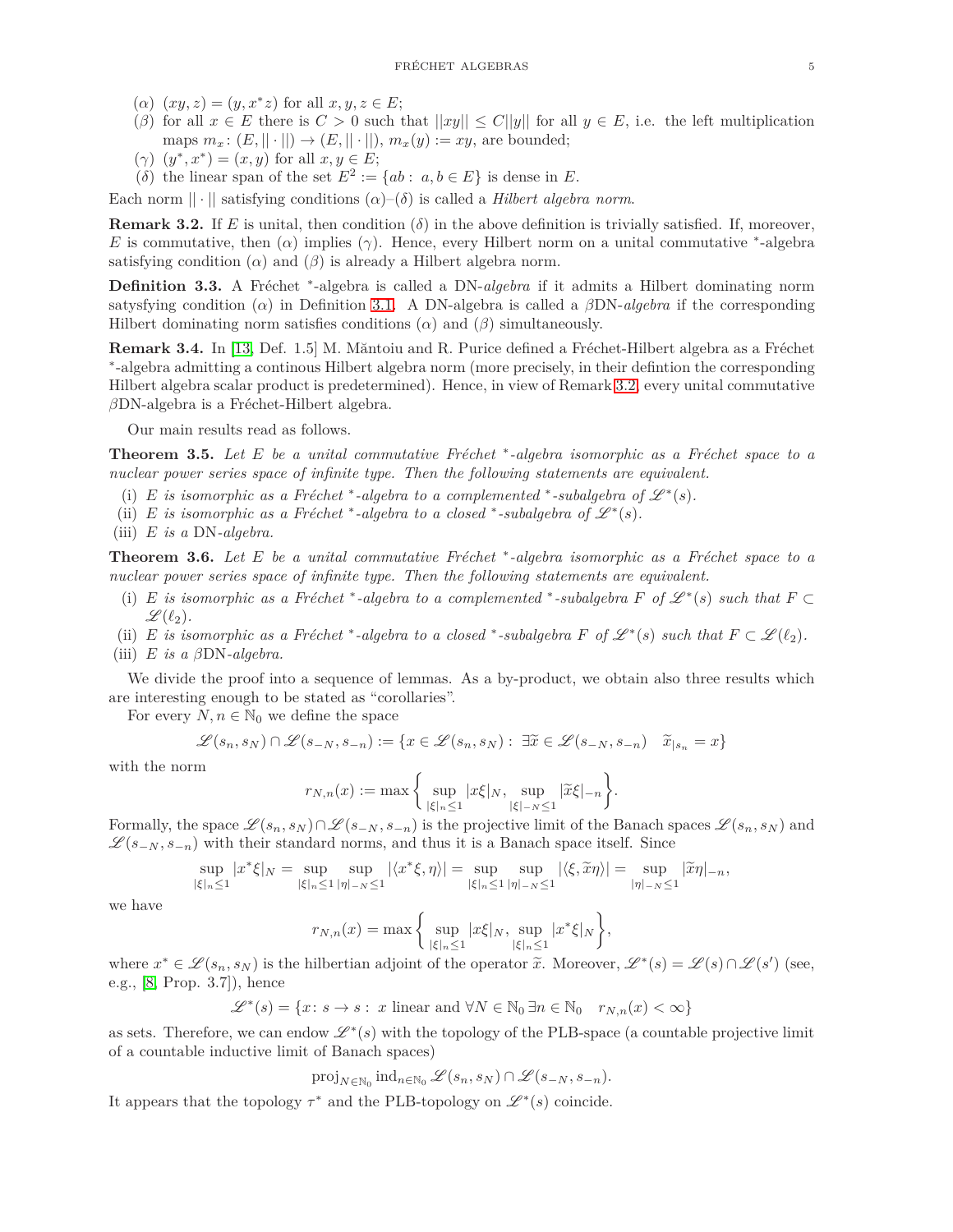**Lemma 3.7.** *We have*

$$
\mathcal{L}^*(s) = \text{proj}_{N \in \mathbb{N}_0} \text{ind}_{n \in \mathbb{N}_0} \mathcal{L}(s_n, s_N) \cap \mathcal{L}(s_{-N}, s_{-n})
$$

*as topological vector spaces.*

*Proof.* By [\[8,](#page-18-1) Cor. 4.2],  $\mathscr{L}^*(s)$  is ultrabornological and  $\text{proj}_{N \in \mathbb{N}_0} \text{ind}_{n \in \mathbb{N}_0} \mathscr{L}(s_n, s_N) \cap \mathscr{L}(s_{-N}, s_{-n})$  is webbed as a PLB-space. Hence, by the open mapping theorem (see e.g. [\[14,](#page-18-2) Th. 24.30]), it is enough to show that the identity map

$$
\iota\colon \operatorname{proj}_{N\in\mathbb{N}_0} \operatorname{ind}_{n\in\mathbb{N}_0}\mathscr{L}(s_n,s_N)\cap\mathscr{L}(s_{-N},s_{-n})\to\mathscr{L}^*(s)
$$

is continuous. Let  $N \in \mathbb{N}_0$  and let *B* be a bounded subset of *s*. For every  $m \in \mathbb{N}_0$  choose a constant  $\lambda_m > 0$  such that  $B \subset \{\xi \in s : |\xi|_m \leq \lambda_m\}$ . Then

$$
p_{N,B}(x) = \max\left\{\sup_{\xi \in B} |x\xi|_N, \sup_{\xi \in B} |x^*\xi|_N\right\} \le \lambda_m \max\left\{\sup_{|\xi|_m \le 1} |x\xi|_N, \sup_{|\xi|_m \le 1} |x^*\xi|_N\right\} = \lambda_m r_{N,m}(x)
$$

for every  $m \in \mathbb{N}_0$  and  $x \in \mathcal{L}(s_m, s_N) \cap \mathcal{L}(s_{-N}, s_{-m})$ , and thus  $\iota$  is continuous.

<span id="page-5-0"></span>**Lemma 3.8.** For every Fréchet subspace F of  $\mathcal{L}^*(s)$  there is  $m \in \mathbb{N}_0$  such that  $F \subset \mathcal{L}(s_m, \ell_2) \cap$  $\mathscr{L}(\ell_2, s_{-m})$  and, moreover, for each such m,

$$
r_m\colon F\to [0,\infty),\quad r_m(x):=\max\{\sup_{|\xi|_m\leq 1}||x\xi||_{\ell_2},\sup_{|\xi|_m\leq 1}||x^*\xi||_{\ell_2}\},
$$

*is a dominating norm on F.*

*Proof.* By the very definition of projective topology, the canonical embedding

$$
\text{proj}_{N \in \mathbb{N}_0} \, \text{ind}_{n \in \mathbb{N}_0} \, \mathscr{L}(s_n,s_N) \cap \mathscr{L}(s_{-N},s_{-n}) \hookrightarrow \text{ind}_{n \in \mathbb{N}_0} \, \mathscr{L}(s_n,\ell_2) \cap \mathscr{L}(\ell_2,s_{-n})
$$

is continuous and thus the identity map  $\kappa: F \hookrightarrow \text{ind}_{n \in \mathbb{N}_0} \mathscr{L}(s_n, \ell_2) \cap \mathscr{L}(\ell_2, s_{-n})$  is continuous, as well. Hence, by Grothendieck's factorization theorem [\[14,](#page-18-2) Th. 24.33], there is  $m \in \mathbb{N}$  such that  $\kappa(F) \subset$  $\mathscr{L}(s_m, \ell_2) \cap \mathscr{L}(\ell_2, s_{-m})$ . Since we can identify in a obvious way *F* with  $\kappa(F)$ , we get the first part of the thesis.

Now, fix an arbitrary  $m \in \mathbb{N}_0$  such that  $F \subset \mathscr{L}(s_m, \ell_2) \cap \mathscr{L}(\ell_2, s_{-m})$ . Then  $r_m$  is a continuous seminorm on *F*. Since *F* is a Fréchet space, there is a sequence  $(B_N)_{N\in\mathbb{N}}$ ,  $B_N \subset B_{N+1}$ , of bounded subsets of *s* such that  $(p_N)_{N \in \mathbb{N}}$ ,

$$
p_N(x) := \max \left\{ \sup_{\xi \in B_N} |x\xi|_N, \sup_{\xi \in B_N} |x^*\xi|_N \right\}
$$

for  $x \in F$ , is a fundamental sequence of seminorms on *F*. Moreover, for every  $N \in \mathbb{N}$  there is  $\lambda_N > 0$ such that  $B_N \subset \{\xi \in s : |\xi|_m \leq \lambda_N\}$ . Hence, for  $x \in F$  and  $N \in \mathbb{N}$ , we obtain

$$
\begin{split} p_N^2(x) & = \max\bigg\{\sup_{\xi\in B_N}|x\xi|_N^2,\sup_{\xi\in B_N}|x^*\xi|_N^2\bigg\} \leq \max\bigg\{\sup_{\xi\in B_N}(||x\xi||_{\ell_2}|x\xi|_{2N}),\sup_{\xi\in B_N}(||x^*\xi||_{\ell_2}|x^*\xi|_{2N})\bigg\}\\ & \leq \max\bigg\{\sup_{\xi\in B_N}||x\xi||_{\ell_2}\cdot\sup_{\xi\in B_N}|x\xi|_{2N},\sup_{\xi\in B_N}||x^*\xi||_{\ell_2}\cdot\sup_{\xi\in B_N}|x^*\xi|_{2N}\bigg\}\\ & \leq \lambda_N\max\bigg\{\sup_{|\xi|_m\leq 1}||x\xi||_{\ell_2}\cdot\sup_{\xi\in B_{2N}}|x\xi|_{2N},\sup_{|\xi|_m\leq 1}||x^*\xi||_{\ell_2}\cdot\sup_{\xi\in B_{2N}}|x^*\xi|_{2N}\bigg\}, \end{split}
$$

where the first inequality follows from the Cauchy-Schwartz inequality. Finally, since

$$
\max\{ab, cd\} \le \max\{a, c\} \cdot \max\{b, d\}
$$

for all  $a, b, c, d \geq 0$ , we obtain

$$
p_N^2(x) \le \lambda_N \max \left\{ \sup_{|\xi|_m \le 1} ||x\xi||_{\ell_2}, \sup_{|\xi|_m \le 1} ||x^* \xi||_{\ell_2} \right\} \cdot \max \left\{ \sup_{\xi \in B_{2N}} |x\xi|_{2N}, \sup_{\xi \in B_{2N}} |x^* \xi|_{2N} \right\}
$$
  
=  $\lambda_N r_m(x) p_{2N}(x)$ 

for all  $x \in F$ , and thus  $r_m$  is a dominating norm on *F*.

**Corollary 3.9.** (i) *Every Fréchet subspace of*  $\mathcal{L}^*(s)$  *is isomorphic to a closed subspace of s.* (ii) *Every Fréchet quotient of*  $\mathcal{L}^*(s)$  *is isomorphic to a quotient of s.*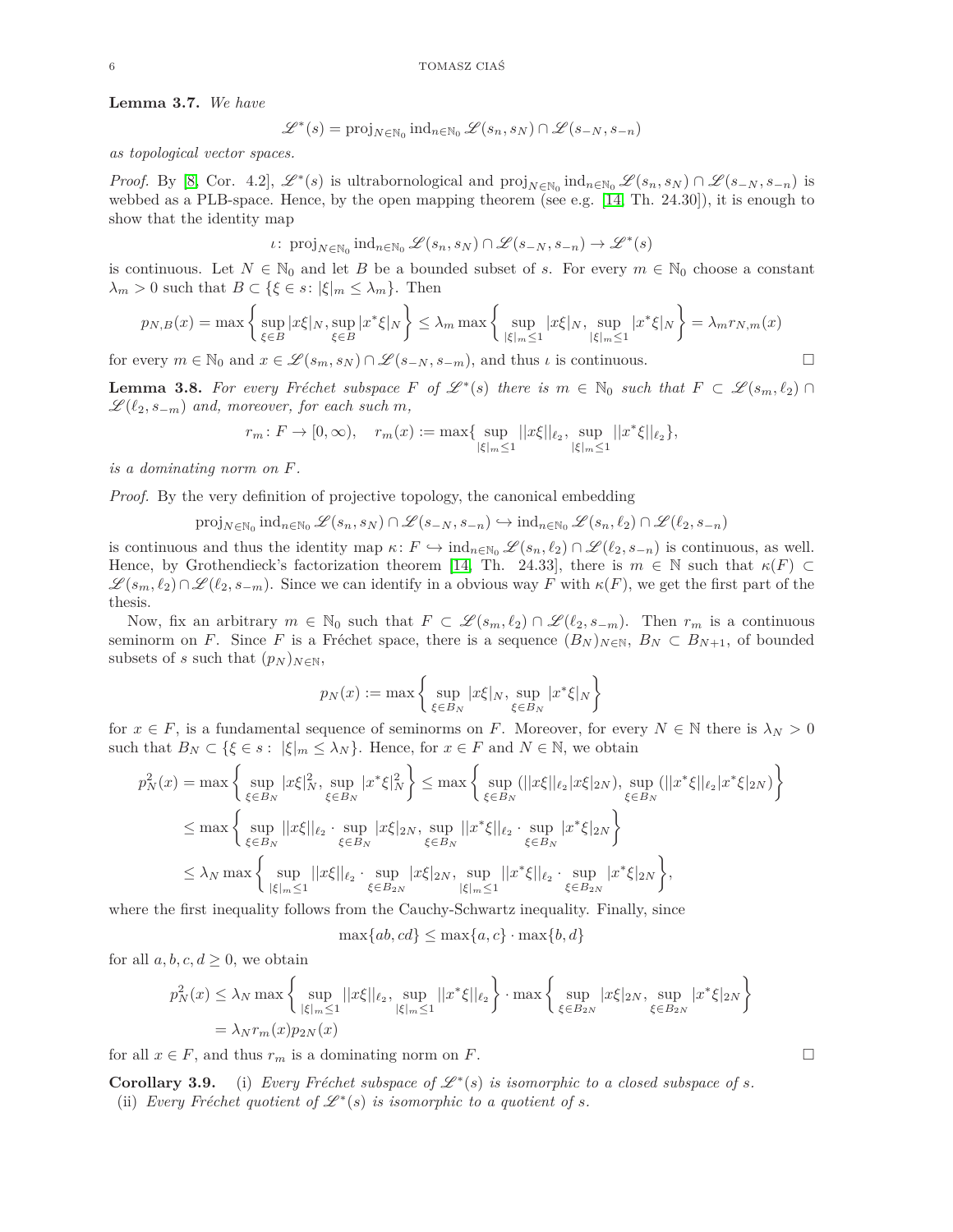# (iii) *Every complemented Fréchet subspace of*  $\mathscr{L}^*(s)$  *is isomorphic to a complemented subspace of s.*

*Proof.* First note that every closed subspace and quotient of  $\mathscr{L}^*(s)$  is nuclear because  $\mathscr{L}^*(s)$  is nuclear itself (see [\[8,](#page-18-1) Prop. 3.8 & Cor. 4.2]).

(i) This follows immediately from Lemma [3.8](#page-5-0) and [\[14,](#page-18-2) Prop. 31.5].

(ii) Let *E* be a Fréchet quotient of  $\mathscr{L}^*(s)$ . It follows from [\[8,](#page-18-1) Prop. 4.7] and [\[2,](#page-18-8) Cor. 1.2(a) and (c)] that *E*, being isomorphic to a quotient of  $\mathscr{L}^*(s)$ , has the property  $(\Omega)$ . Therefore, by [\[14,](#page-18-2) Prop. 31.6], *E* is isomorphic to a quotient of *s*.

(iii) This is a direct consequence of the previous items and [\[14,](#page-18-2) Prop. 31.7].

Let  $e_j$  denote the *j*-th unit vector in  $\mathbb{C}^{\mathbb{N}}$ . If *F* is a Fréchet subspace of  $\mathscr{L}^*(s)$  then, by Lemma [3.8,](#page-5-0) there is  $m \in \mathbb{N}_0$  such that  $F \subset \mathscr{L}(s_m, \ell_2) \cap \mathscr{L}(\ell_2, s_{-m})$  and  $r_m$  is a continuous (dominating) norm on *F*. Since, for all  $x \in F$ , we have

<span id="page-6-0"></span>
$$
[x]_m := \left(\sum_{j=1}^{\infty} ||xe_j||_{\ell_2}^2 j^{-2m-2}\right)^{1/2} \le \left(\sum_{j=1}^{\infty} j^{-2}\right)^{1/2} \cdot \sup_{|\xi|_m \le 1} ||x\xi||_{\ell_2}
$$
  

$$
\le \frac{\pi}{\sqrt{6}} \max \left\{\sup_{|\xi|_m \le 1} ||x\xi||_{\ell_2}, \sup_{|\xi|_m \le 1} ||x^*\xi||_{\ell_2}\right\} = \frac{\pi}{\sqrt{6}} r_m(x),
$$

the scalar product

(5) 
$$
[\cdot, \cdot]_m : F \times F \to \mathbb{C}, \quad [x, y]_m := \sum_{j=1}^{\infty} \langle x e_j, y e_j \rangle j^{-2m-2},
$$

is well-defined and  $[\cdot]_m = \sqrt{[\cdot, \cdot]_m}$  is a continuous Hilbert norm on *F*.

<span id="page-6-2"></span>**Lemma 3.10.** *Let*  $F$  *be a commutative Fréchet* \*-subalgebra of  $\mathscr{L}^*(s)$  and let  $m \in \mathbb{N}_0$  be such that  $F \subset \mathcal{L}(s_m, \ell_2) \cap \mathcal{L}(\ell_2, s_{-m})$ . Then the norm  $[\cdot]_m$  defined by [\(5\)](#page-6-0) *is a Hilbert dominating norm on F satisfying condition*  $(\alpha)$ *.* 

*Proof.* Since *F* is commutative, we have

$$
||x\xi||_{\ell_2} = ||x^*\xi||_{\ell_2}
$$

for all  $x \in E$  and all  $\xi \in s$ . Hence,

$$
r_{m+2}(x) = \max \left\{ \sup_{|\xi|_{m+2} \le 1} ||x\xi||_{\ell_2}, \sup_{|\xi|_{m+2} \le 1} ||x^* \xi||_{\ell_2} \right\} = \sup_{|\xi|_{m+2} \le 1} ||x\xi||_{\ell_2}
$$
  
\n
$$
= \sup_{|\xi|_{m+2} \le 1} ||\sum_{j=1}^{\infty} \xi_j j^{m+2} \cdot x(e_j j^{-m-2})||_{\ell_2} \le \sup_{|\xi|_{m+2} \le 1} \sum_{j=1}^{\infty} |\xi_j| j^{m+2} \cdot ||x e_j||_{\ell_2} \cdot j^{-m-2}
$$
  
\n
$$
\le \sum_{j=1}^{\infty} ||x e_j||_{\ell_2} \cdot j^{-m-2} \le \left(\sum_{j=1}^{\infty} j^{-2}\right)^{1/2} \cdot \left(\sum_{j=1}^{\infty} ||x e_j||_{\ell_2}^2 j^{-2m-2}\right)^{1/2} = \frac{\pi}{\sqrt{6}} [x]_m.
$$

Therefore,

$$
[\cdot]_m \ge \frac{\sqrt{6}}{\pi} r_{m+2},
$$

and, by Lemma [3.8,](#page-5-0)  $[\cdot]_m$  is a dominating norm on  $F$ . Moreover, we have

$$
[xy, z]_m = \sum_{j=1}^{\infty} \langle xye_j, ze_j \rangle j^{-2m-2} = \sum_{j=1}^{\infty} \langle ye_j, x^*ze_j \rangle j^{-2m-2} = [y, x^*z]_m,
$$

which completes the proof.  $\Box$ 

**Definition 3.11.** A closed subspace *E* of the space *s* is called *orthogonally complemented* in *s* if there is a continuous projection *π* in *s* onto *E* admitting the extension to the orthogonal projection in *ℓ*2. Then we call  $\pi$  an *orthogonal projection* in *s* onto *E*.

<span id="page-6-1"></span>**Lemma 3.12.** Let E be a Fréchet space isomorphic to a nuclear power series space of infinite type and *let*  $|| \cdot ||$  *be a dominating Hilbert norm on*  $E$ *. Then there is an orthogonally complemented subspace*  $G$  *of s* and an isomorphism  $w: E \to G$  of Fréchet spaces such that  $||w\xi||_{\ell_2} = ||\xi||$  for all  $\xi \in E$ .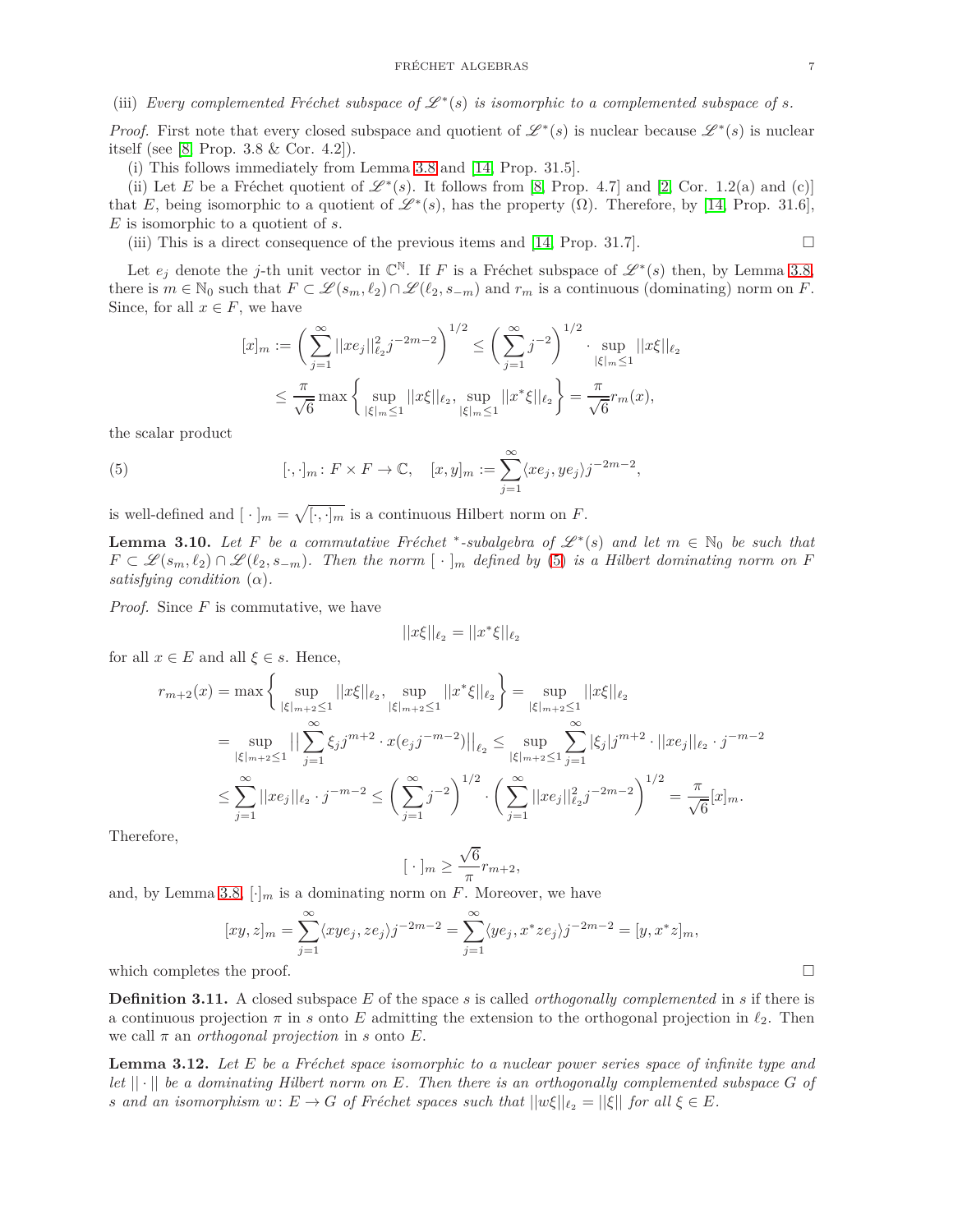*Proof.* Since *E* is isomorphic to a nuclear power series space of infinite type, by [\[14,](#page-18-2) Lemma 29.2(3) & Lemma 29.11(3)], *E* has the properties (DN) and ( $\Omega$ ). Hence, by [\[14,](#page-18-2) Prop. 31.7], *E* is isomorphic to a complemented subspace of *s*. This means that there is a complemented subspace *F* of *s* with a continuous projection  $\pi: s \to F$  and a Fréchet space isomorphism  $\psi: E \to F$ . Hence,  $||\cdot||_{\psi}: F \to [0, \infty)$  defined by  $||\xi||_{\psi} := ||\psi^{-1}\xi||$  is a dominating Hilbert norm on *F*. Since,  $|| \cdot ||_{\ell_2}$  is also a dominating Hilbert norm on *F*, by [\[23,](#page-18-6) Cor. 7.7], there is an automorphism *u* of *F* such that  $||u\xi||_{\ell_2} = ||\xi||_{\psi}$  for all  $\xi \in F$ . Moreover, by [\[23,](#page-18-6) Th. 7.2], there is an automorphism *v* of *s* such that  $\rho := v \pi v^{-1}$  is the orthogonal projection in *s* onto  $G := v(F)$  and a simple analysis of the proof of [\[23,](#page-18-6) Th. 7.2] shows that  $||v\xi||_{\ell_2} = ||\xi||_{\ell_2}$  for all  $\xi \in F$ . Therefore, the operator  $w := v u \psi$  has the desired properties.

<span id="page-7-0"></span>**Lemma 3.13.** Let E be a Fréchet space isomorphic to a nuclear power series space of infinite type and *let*  $|| \cdot ||$  *be a dominating Hilbert norm on*  $E$ *. Let*  $H$  *denote the completion of*  $E$  *in the norm*  $|| \cdot ||$ *. Then there is a map*  $\varphi \in \mathcal{L}(H, \ell_2)$  *and an orthogonally complemented subspace G of s such that* 

 $(i)$   $\varphi(E) = G$ ;

 $(iii) \varphi^*(s) = E;$ 

(iii)  $||\varphi \xi||_{\ell_2} = ||\xi||$  *for all*  $\xi \in E$ *;* 

(iv)  $\varphi \varphi^*$  *is the orthogonal projection in*  $\ell_2$  *with*  $\varphi \varphi^*(s) = G$ *.* 

*Moreover, the map*

$$
\Phi\colon \mathscr{L}^\ast(E,||\cdot||) \to \mathscr{L}^\ast(s), \quad x \mapsto \varphi x \varphi^\ast,
$$

*is a continuous injective* \*-algebra homomorphism with  $\text{im } \Phi = \mathscr{L}^*(G)$  and the map

 $P: \mathscr{L}^*(s) \to \mathscr{L}^*(G)$ ,  $x \mapsto \varphi \varphi^* x \varphi \varphi^*$ ,

*is a continuous projection onto*  $\mathscr{L}^*(G)$ *.* 

*Proof.* By Lemma [3.12,](#page-6-1) there is an orthogonally complemented subspace *G* of *s* and an isomorphism  $w: E \to G$  of Fréchet spaces such that  $||w\xi||_{\ell_2} = ||\xi||$  for all  $\xi \in E$ . Let  $\varrho: s \to s$  be the orthogonal projection onto *G*. The operators *w*,  $\varrho$  and the identity map  $\iota: G \hookrightarrow s$  can be extended to the continuous linear operators between Hilbert spaces (for simplicity denoted by the same symbols):  $w: H \to \overline{G}$ ,  $\varrho: \ell_2 \to \ell_2$  and  $\iota: \overline{G} \hookrightarrow \ell_2$ , where  $\overline{G}$  is the closure of *G* in  $\ell_2$ . Therefore, the Hermitian adjoints  $w^*$  and  $\iota^*$ of the operators *w* and *ι* are well-defined. We have thus the following commutative diagram of continuous linear maps between Fréchet and Hilbert spaces



and the diagram with the corresponding adjoint operators



It follows easily that  $\iota^* : \ell_2 \to \overline{G}$  is the orthogonal projection onto  $\overline{G}$ , whence  $\iota^*(s) = \varrho(s) = G$ . Moreover,  $w^*(G) = E$ . Indeed, if  $(\cdot, \cdot)$  denotes the scalar product on *E* corresponding to the Hilbert norm  $||\cdot||$ , then

$$
(w^*w\xi,\eta)=\langle w\xi,w\eta\rangle=(\xi,\eta)
$$

for all  $\xi, \eta \in E$ . Hence, *E* being dense in *H*,  $w^*w = id_H$ , and so  $w^*(G) = E$ . Consequently, we have the following commutative diagram



It is easy to check that  $\varphi := \iota w$  satisfies conditions (i)–(iii) and a simple computation shows that  $\varphi \varphi^*$  is a self-adjoint projection (and thus orthogonal) on  $\ell_2$  with  $\varphi\varphi^*(s) = G$ . In consequence,  $\Phi: \mathscr{L}^*(E, ||\cdot||) \to$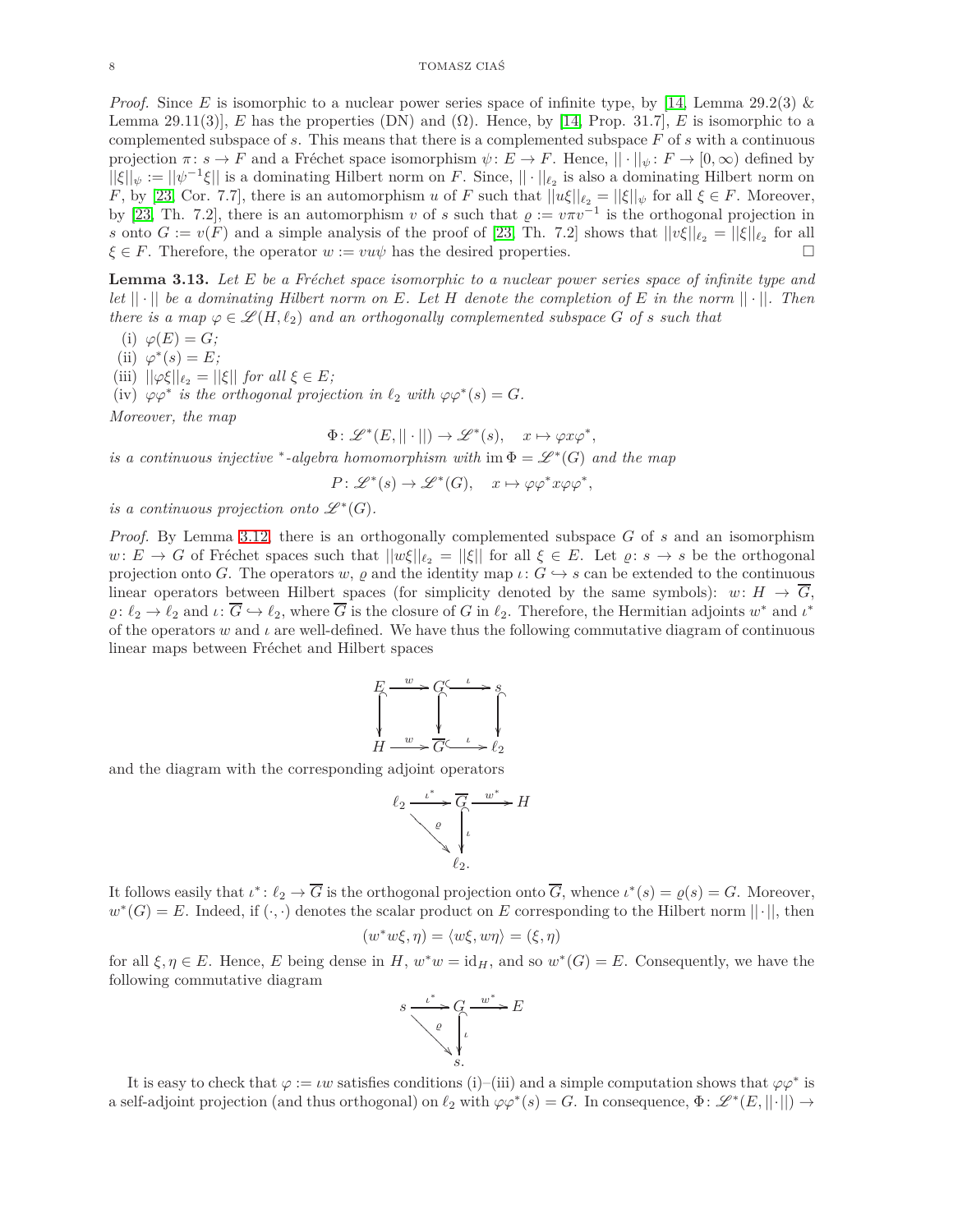$\mathscr{L}^*(s), x \mapsto \varphi x \varphi^*$ , is an injective \*-homomorphism with  $\text{im } \Phi = \mathscr{L}^*(G)$  and, moreover,  $P: \mathscr{L}^*(s) \to$  $\mathscr{L}^*(G)$ ,  $x \mapsto \varphi \varphi^* x \varphi \varphi^*$ , is a projection.

Now, we shall prove the continuity of  $\Phi$ . Let *B* be a bounded subset of *s* and let  $n \in \mathbb{N}_0$ . By the closed graph theorem,  $\varphi: E \to s$  and  $\varphi^*: s \to E$  are continuous maps between Fréchet spaces. Hence, there is a constant  $C > 0$  and a continuous norm  $|| \cdot ||_E$  on  $E$  such that  $|\varphi \xi|_n \leq C ||\xi||_E$  for  $\xi \in E$ . Note also that the set  $\varphi^*(B)$  is bounded in the Fréchet space *E*. Therefore,

$$
\max_{\xi \in B} \{ |(\Phi x)\xi|_n, |(\Phi x)^*\xi|_n \} = \max_{\xi \in B} \{ |\varphi x \varphi^*\xi|_n, |\varphi x^* \varphi^*\xi|_n \} \leq C \max_{\eta \in \varphi^*(B)} \{ ||x\eta||_E, ||x^*\eta||_E \},
$$

which, by Proposition [2.6,](#page-3-0) gives the continuity of  $\Phi$ . The continuity of P can be proved in a simillar way.  $\square$ 

<span id="page-8-0"></span>**Corollary 3.14.** For every Fréchet space E isomorphic to a nuclear power series space of infinite type *and a dominating Hilbert norm* || · || *on E there is an orthogonally complemented subspace G of s such*  $that \mathscr{L}^*(E, ||\cdot||) \cong \mathscr{L}^*(G)$  as topological <sup>\*</sup>-algebras. Moreover, the algebra  $\mathscr{L}^*(G)$  is a complemented \*-subalgebra of  $\mathscr{L}^*(s)$ .

*Proof.* This follows directly from Lemma [3.13.](#page-7-0) □

In our next corollary we deal with PLS-spaces, i.e. countable projective limits of strong duals of Fréchet-Schwartz spaces (see [\[10\]](#page-18-9) for basic properties and examples).

<span id="page-8-1"></span>**Corollary 3.15.** Let *E* be a Fréchet space isomorphic to a nuclear power series space of infinite type and *let*  $|| \cdot ||$  *be a dominating Hilbert norm on E. Then the space*  $\mathscr{L}^*(E, || \cdot ||)$  *is a nuclear, ultrabornological* PLS*-space.*

*Proof.* By [\[8,](#page-18-1) Prop. 3.8 & Cor. 4.2],  $\mathcal{L}^*(s)$  is a nuclear, ultrabornological PLS-space. These properties are inherited by complemented subspaces (see [\[14,](#page-18-2) Prop. 28.6], [\[17,](#page-18-10) Ch. II, 8.2, Cor. 1], [\[11,](#page-18-11) Prop. 1.2]). Hence, the desired conclusion follows from Corollary [3.14.](#page-8-0)

<span id="page-8-2"></span>**Lemma 3.16.** *Let E be a unital* DN-*algebra isomorphic as a Fréchet space to a nuclear power series space of infinite type and let*  $|| \cdot || := \sqrt{(\cdot, \cdot)}$  *be the corresponding Hilbert norm. Let* 

$$
\mathscr{M}_E:=\{m_x\colon x\in E\},
$$

*where*  $m_x$ :  $E \to E$ *,*  $m_x y := xy$ *, denotes the left multiplication map for the element x. Then*  $M_E$  *is a complemented* \*-subalgebra of  $\mathscr{L}^*(E, ||\cdot||)$  and E is isomorphic as a Fréchet \*-algebra to  $\mathscr{M}_E$ .

*Proof.* By assumption,

$$
(m_x y, z) = (xy, z) = (y, x^* z) = (y, m_{x^*} z)
$$

for all  $x, y, z \in E$ , hence  $E \subset \mathscr{D}((m_x)^*)$  and  $(m_x)^*_{|E} = m_x$ . Consequently,  $m_x \in \mathscr{L}^*(E, ||\cdot||)$  for all *x* ∈ *E*.

Define  $Q: \mathscr{L}^*(E, ||\cdot||) \to \mathscr{L}^*(E, ||\cdot||)$  by  $Q\varphi := m_{\varphi(1)}$ , where 1 is the unit in *E*. Clearly, *Q* is a projection onto  $\mathcal{M}_E$ ; we will show that *Q* is continuous. By Corollary [3.15](#page-8-1) and the closed graph theorem (see e.g. [\[14,](#page-18-2) Th. 24.31]), every linear map on  $\mathscr{L}^*(E, || \cdot ||)$  with closed graph is continuous. Assume that a net  $(\varphi_{\lambda})_{\lambda} \subset \mathscr{L}^*(E, ||\cdot||)$  converges to 0,  $(Q\varphi_{\lambda})_{\lambda}$  converges to  $\psi$  and both limits are taken in  $\mathscr{L}^*(E, || \cdot ||)$ . Let us fix  $x \in E$ . By the continuity of the multiplication in *E*, there is  $C > 0$  and a continuous norm  $|| \cdot ||_1$  on *E* with  $||yx|| \leq C ||y||_1$  for all  $y \in E$ . Hence, we have

$$
||\psi x|| \le ||(\psi - Q\varphi_\lambda)x|| + ||Q\varphi_\lambda x|| = ||(\psi - Q\varphi_\lambda)x|| + ||\varphi_\lambda(\mathbf{1})x||
$$
  
\n
$$
\le ||(\psi - Q\varphi_\lambda)x|| + C||\varphi_\lambda(\mathbf{1})||_1.
$$

By assumption,  $||(\psi - Q\varphi_\lambda)x|| \to 0$  and  $||\varphi_\lambda(1)||_1 \to 0$ , which yields  $\psi x = 0$ . Consequently,  $\psi = 0$  and *Q* is continuous.

Finally, we should to show that *E* is isomorphic as a topological <sup>\*</sup>- algebra to  $\mathcal{M}_E$  – a complemented \*-subalgebra of  $\mathscr{L}^*(E, ||\cdot||)$ . Let us consider the map  $\Phi: E \to \mathscr{M}_E$ ,  $\Phi x := m_x$ . By the above, it is clear that  $\Phi$  is a <sup>\*</sup>-algebra isomorphism. Let *B* be a bounded subset of *E* and let  $||\cdot||_0$  be a continuous norm on *E*. Since the multiplication on *E* is jointly continuous, there is  $C_1 > 0$  and a continuous norm  $|| \cdot ||_1$ on *E* such that  $||xy||_0 \leq C_1||x||_1||y||_1$  for  $x, y \in E$ . Moreover, by the continuity of the involution, there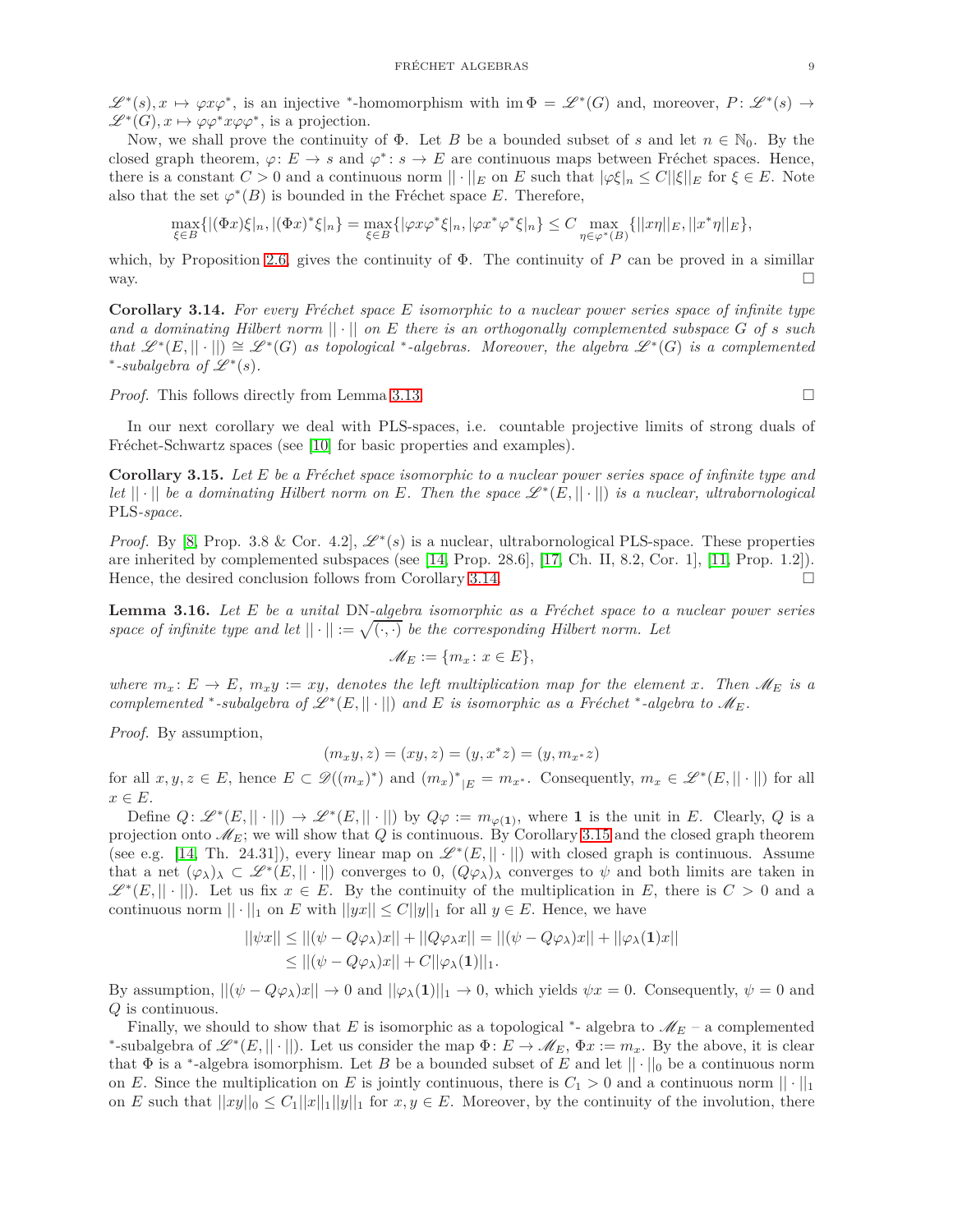is a constant  $C_2 \geq 1$  and a continuous norm  $|| \cdot ||_2$  on *E* such that  $|| \cdot ||_2 \geq || \cdot ||_1$  and  $||x^*||_1 \leq C_2 ||x||_2$  for  $x \in E$ . Hence,

$$
\max\{\sup_{y\in B}||m_xy||_0, \sup_{y\in B}||(m_x)^*y||_0\} = \max\{\sup_{y\in B}||xy||_0, \sup_{y\in B}||x^*y||_0\}
$$
  

$$
\leq C_1 \sup_{y\in B}||y||_1 \max\{||x||_1, ||x^*||_1\} \leq C_1C_2C_3||x||_2,
$$

where  $C_3 := \sup_{y \in B} ||y||_1 < \infty$ . This shows that  $\Phi$  is continuous. Since *E* and  $\mathcal{M}_E$  (as a complemented subspace of  $\mathscr{L}^*(E, ||\cdot||)$ , see also Corollary [3.15\)](#page-8-1) satisfy assumptions of the open mapping theorem [\[14,](#page-18-2) Th. 24.30], the map  $\Phi$  is an isomorphism of Fréchet \*-algebras, which completes the proof.

# **Proof of Theorem [3.5.](#page-4-0)** The implication  $(i) \Rightarrow (ii)$  is trivial.

(ii)⇒(iii): Let *F* be a closed \*-subalgebra of  $\mathscr{L}^*(s)$  such that  $E \cong F$  as Fréchet \*-algebras and let  $T: E \to F$  be the corresponding isomorphism. By Lemma [3.8,](#page-5-0) there is  $m \in \mathbb{N}_0$  such that  $F \subset$  $\mathscr{L}(s_m, \ell_2) \cap \mathscr{L}(\ell_2, s_{-m})$  and thus, by Lemma [3.10,](#page-6-2)  $[\cdot]_m = \sqrt{[\cdot, \cdot]_m}$  is a dominating Hilbert norm on *F* such that  $[xy, z]_m = [y, x^*z]_m$  for all  $x, y, z \in F$ . Let  $\overline{( \cdot, \cdot )} : E \times E \to \mathbb{C}, (x, y) := [Tx, Ty]_m$ . Then, clearly,  $(xy, z) = (y, x^*z)$  for all  $x, y, z \in E$  and  $||\cdot|| := \sqrt{(\cdot, \cdot)}$  is a dominating Hilbert norm on *E*, hence *E* is a DN-algebra.

(iii)⇒(i): By Lemma [3.16,](#page-8-2) *E* is isomorphic to a complemented \*-subalgebra of  $\mathscr{L}^*(E, || \cdot ||)$  and, by Corollary [3.14,](#page-8-0)  $\mathscr{L}^*(E, ||\cdot||)$  is isomorphic to a complemented \*-subalgebra of  $\mathscr{L}^*(s)$ , which proves the theorem.  $\Box$ 

## **Proof of Theorem [3.6.](#page-4-1)** Clearly, (i) implies (ii).

(ii)⇒(iii): Let  $\Phi: E \to F$  be the isomorphism of the Fréchet \*-algebras *E* and *F*. Since  $F \subset \mathcal{L}(\ell_2)$ , by Lemma [3.10,](#page-6-2)  $[\cdot]_0$  is a Hilbert dominating norm on *F* satisfying condition ( $\alpha$ ). Consequently,  $|| \cdot || := [\Phi(\cdot)]_0$  is a Hilbert dominating norm on *E* and it satisfies condition  $(\alpha)$ .

Next, for all  $x \in E$  there is  $C > 0$  such that

$$
||(\Phi(xy))e_j||_{\ell_2} = ||(\Phi x)((\Phi y)e_j)||_{\ell_2} \leq C ||(\Phi y)e_j||_{\ell_2}
$$

for all  $y \in E$  and  $j \in \mathbb{N}$ . Hence, for all  $x \in E$  there is  $C > 0$  such that

$$
||xy|| = [\Phi(xy)]_0 = \left(\sum_{j=1}^{\infty} ||(\Phi(xy))e_j||_{\ell_2}^2 j^{-2}\right)^{1/2} \le C\left(\sum_{j=1}^{\infty} ||(\Phi y)e_j||_{\ell_2}^2 j^{-2}\right)^{1/2}
$$
  
=  $C[\Phi y]_0 = C||y||$ 

for all  $y \in E$ , which gives condition ( $\beta$ ) in Definition [3.1.](#page-3-2) This shows that *E* is a  $\beta$ DN-algebra.

(iii)⇒(i): Let *H* be the completion of *E* in the norm  $|| \cdot ||$  and let  $\mathcal{M}_E := \{m_x : x \in E\}$ , where  $m_x: E \to E$ ,  $m_x(y) := xy$ . By Lemma [3.16,](#page-8-2)  $M_E$  is a complemented \*-subalgebra of  $\mathscr{L}^*(E, ||\cdot||)$ isomorphic to *E*. Moreover, by Lemma [3.13,](#page-7-0)  $\mathscr{L}^*(E, ||\cdot||)$  is isomorphic to a complemented \*-subalgebra of  $\mathscr{L}^*(s)$  via the map

$$
\Phi\colon \mathscr{L}^\ast(E,||\cdot||) \to \mathscr{L}^\ast(s), \quad x \mapsto \varphi x \varphi^\ast,
$$

where  $\varphi \in \mathscr{L}(H,\ell_2)$  and its adjoint  $\varphi^* \in \mathscr{L}(\ell_2,H)$  satisfy conditions (i)–(iv) in Lemma [3.13.](#page-7-0) Hence, the assigment  $x \mapsto \varphi m_x \varphi^*$  defines an isomorphism (of Fréchet \*-algebras) between *E* and a complemented \*-subalgebra of  $\mathscr{L}^*(s)$ . Now, it is left to show that  $\varphi m_x \varphi^* \in \mathscr{L}(\ell_2)$  for each  $x \in E$ . By assumption, for each  $x \in E$ , the map  $m_x: (E, \|\cdot\|) \to (E, \|\cdot\|)$  is continuous. Consequently, for each  $x \in E$  there are  $C_1, C_2 > 0$  such that

$$
||\varphi m_x \varphi^* \xi||_{\ell_2} = ||m_x \varphi^* \xi|| \leq C_1 ||\varphi^* \xi|| \leq C_2 ||\xi||_{\ell_2}
$$

for all  $\xi \in \ell_2$ , and the proof is complete.  $\Box$ 

<span id="page-9-0"></span>**Remark 3.17.** The proofs of implication (iii) $\Rightarrow$ (i) in Theorems [3.5](#page-4-0) and [3.6](#page-4-1) work also when *E* is not commutative. The implication (ii)⇒(iii) in Theorems [3.5](#page-4-0) and [3.6](#page-4-1) holds for any commutative Fréchet ∗ -algebra.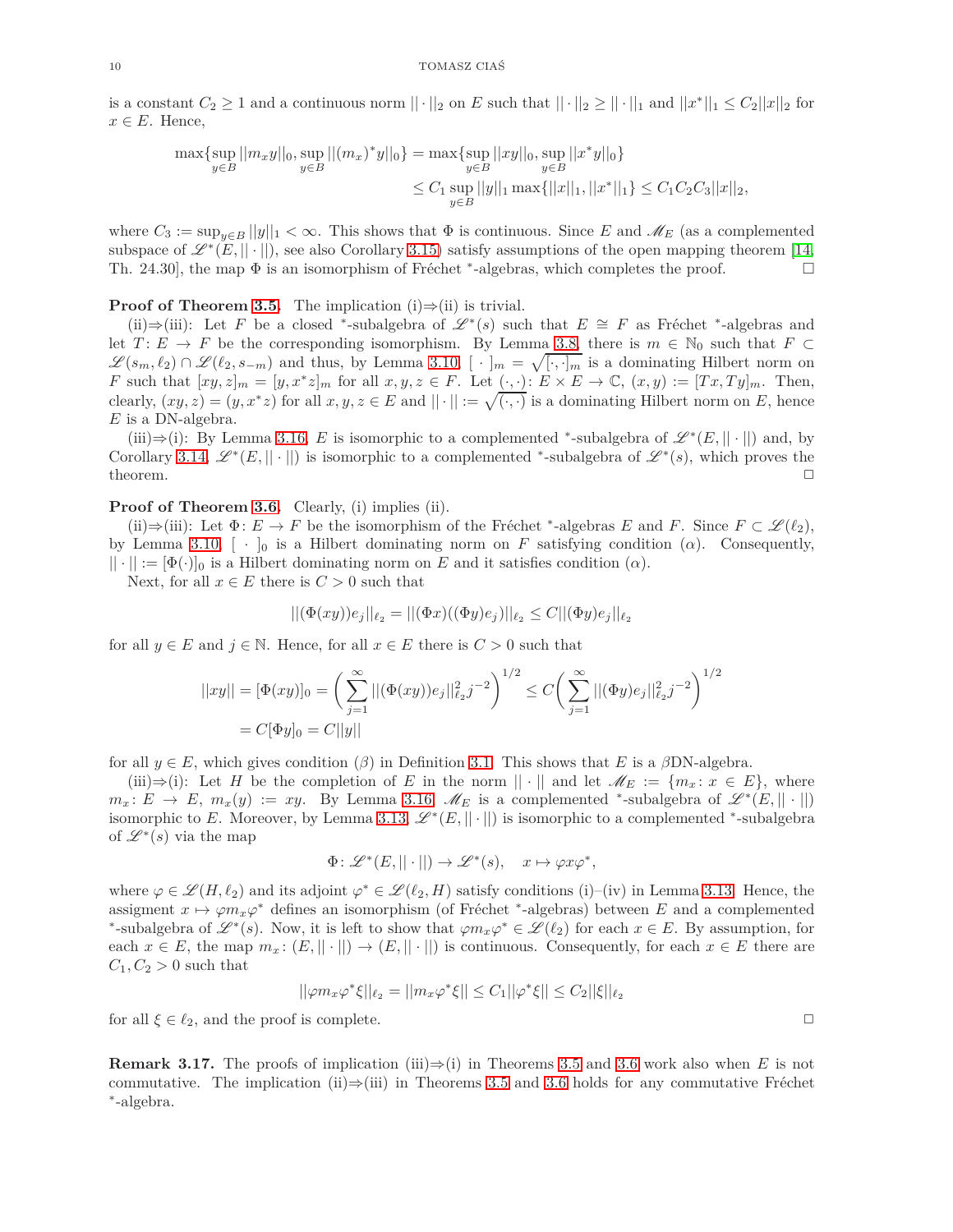### 4. Examples

In this section we present several examples of classes of commutative Fréchet \*-algebras which can be embedded into  $\mathscr{L}^*(s)$  as complemented <sup>\*</sup>-subalgebras consisting of bounded operators on  $\ell_2$ . In the case of unital algebras, in view of Theorem [3.6,](#page-4-1) it is enough to show that a given Fréchet \*-algebra is isomorphic to a complemented subspace of *s* with Schauder basis (i.e. to a nuclear power series space of infinite type) and admits a Hilbert dominating norm satisfying conditions (*α*) and (*β*) in Definition [3.1.](#page-3-2) Nonunital algebras will be extended in a natural way to unital ones . At the end of this section we also give one interesting counterexample.

By  $\mathscr{E}(K)$  we denote the space of (complex-valued) Whitney jets on a compact set  $K \subset \mathbb{R}^n$ ,

$$
\mathscr{E}(K):=\big\{(\partial^\alpha F_{|K})_{\alpha\in\mathbb{N}_0^n}:F\in C^\infty(\mathbb{R}^n)\big\}.
$$

The space  $\mathscr{E}(K)$  thus consists of some special sequences  $f = (f^{(\alpha)})_{\alpha \in \mathbb{N}_0^n}$  of continous functions on the set *K*. The Fréchet space topology on  $\mathscr{E}(K)$  is given by the system of seminorms  $(|| \cdot ||_{m})_{m \in \mathbb{N}}$  defined, for example, in [\[12,](#page-18-12) Section 2]; here let us only note that

$$
\sup\{|f^{(\alpha)}(x)|:\ x \in K, |\alpha| \le m\} \le ||f||_m
$$

for all  $m \in \mathbb{N}_0$  and  $f \in \mathscr{E}(K)$ . The space  $\mathscr{E}(K)$  is a Fréchet \*-algebra where the product  $fg$  of  $f, g \in \mathscr{E}(K)$ is defined by the Leibniz rule, i.e.,

$$
(fg)^{(\alpha)} := \sum_{\beta \leq \alpha} {\alpha \choose \beta} f^{(\beta)} g^{(\alpha - \beta)}
$$

 $f_{\text{or}} \alpha \in \mathbb{N}_0^n$  (see also [\[12,](#page-18-12) p. 133]). As involution we clearly take the pointwise conjugation,  $\overline{f}$  :=  $(\overline{f^{(\alpha)}})_{\alpha \in \mathbb{N}_0^n}$ . We say that a compact set  $K \subset \mathbb{R}^n$  has *the extension property* if there exists a continuous linear operator  $E: \mathscr{E}(K) \to C^{\infty}(\mathbb{R}^n)$  such that  $\partial^{\alpha}(Ef)_{|K} = f^{(\alpha)}$  for every  $\alpha \in \mathbb{N}_0^n$ . M. Tidten showed in [\[20,](#page-18-13) Folgerung 2.4] that a compact set  $K \subset \mathbb{R}^n$  has the extension property if and only if  $\mathscr{E}(K)$  has the property (DN).

All <sup>∗</sup> -algebras of smooth functions considered below are endowed with pointwise multiplication and conjugation. The algebra  $H(\mathbb{C})$  of entire functions is endowed with pointwise multiplication and the involution  $f \mapsto f^*$  defined by  $f^*(z) := \overline{f(\overline{z})}$ .

Let

$$
\mathcal{K}_{\infty} := \{ (x_{ij})_{i,j \in \mathbb{N}} \in \mathbb{C}^{\mathbb{N}^2} \colon \sup_{i,j \in \mathbb{N}} |x_{ij}| (ij)^n < \infty \quad \text{for all } n \in \mathbb{N}_0 \}
$$

be the *algebra of rapidly decreasing matrices* endowed with matrix multiplication and conjugation of the transpose as involution. The algebra  $\mathscr{K}_{\infty}$  is isomorphic as the Fréchet <sup>\*</sup>-algebra to the algebra  $\mathscr{L}(s', s)$ of compact smooth operators. Moreover, it is isomorphic as a Fréchet space to the space *s*. For further information concerning the algebra  $\mathscr{K}_{\infty}$  we refer the reader to [\[5,](#page-18-14) [6,](#page-18-15) [7\]](#page-18-16).

<span id="page-10-0"></span>**Theorem 4.1.** *The following Fréchet* <sup>∗</sup>-algebras are isomorphic to some complemented <sup>\*</sup>-subalgebra of  $\mathscr{L}^*(s)$  *consisting of bounded operators on*  $\ell_2$ *.* 

- (i) The algebras  $C^{\infty}(M)$  of smooth functions on compact second-countable smooth manifolds M *without boundary.*
- (ii) The algebras  $\mathscr{D}(K)$  of smooth functions on  $\mathbb{R}^n$  with support contained in compact sets  $K \subset \mathbb{R}^n$ *such that* int  $K \neq \emptyset$ *.*
- (iii) The algebra  $\mathscr{S}(\mathbb{R}^n)$  of smooth rapidly decreasing functions on  $\mathbb{R}^n$ .
- (iv) *The algebras*  $\mathscr{E}(K)$  *of Whitney jets on compact sets*  $K \subset \mathbb{R}^n$  *with the extension property admitting a Schauder basis.*
- (v) The algebra  $H(\mathbb{C})$  of entire functions.
- (vi) *Nuclear power series algebras*  $\Lambda_{\infty}(\alpha)$  *of infinite type with pointwise multiplication and conjugation.*
- (vii) The algebra  $\mathscr{K}_{\infty}$  of rapidly decreasing matrices.

*Proof.* (i) We follow the general pattern of the reasoning of P. Michor [\[15\]](#page-18-17). Let us choose a Riemannian metric g on M and let dV be the volume element (density) on  $(M, g)$ . Let  $\langle \cdot, \cdot \rangle_{L_2(M)}$  be the scalar product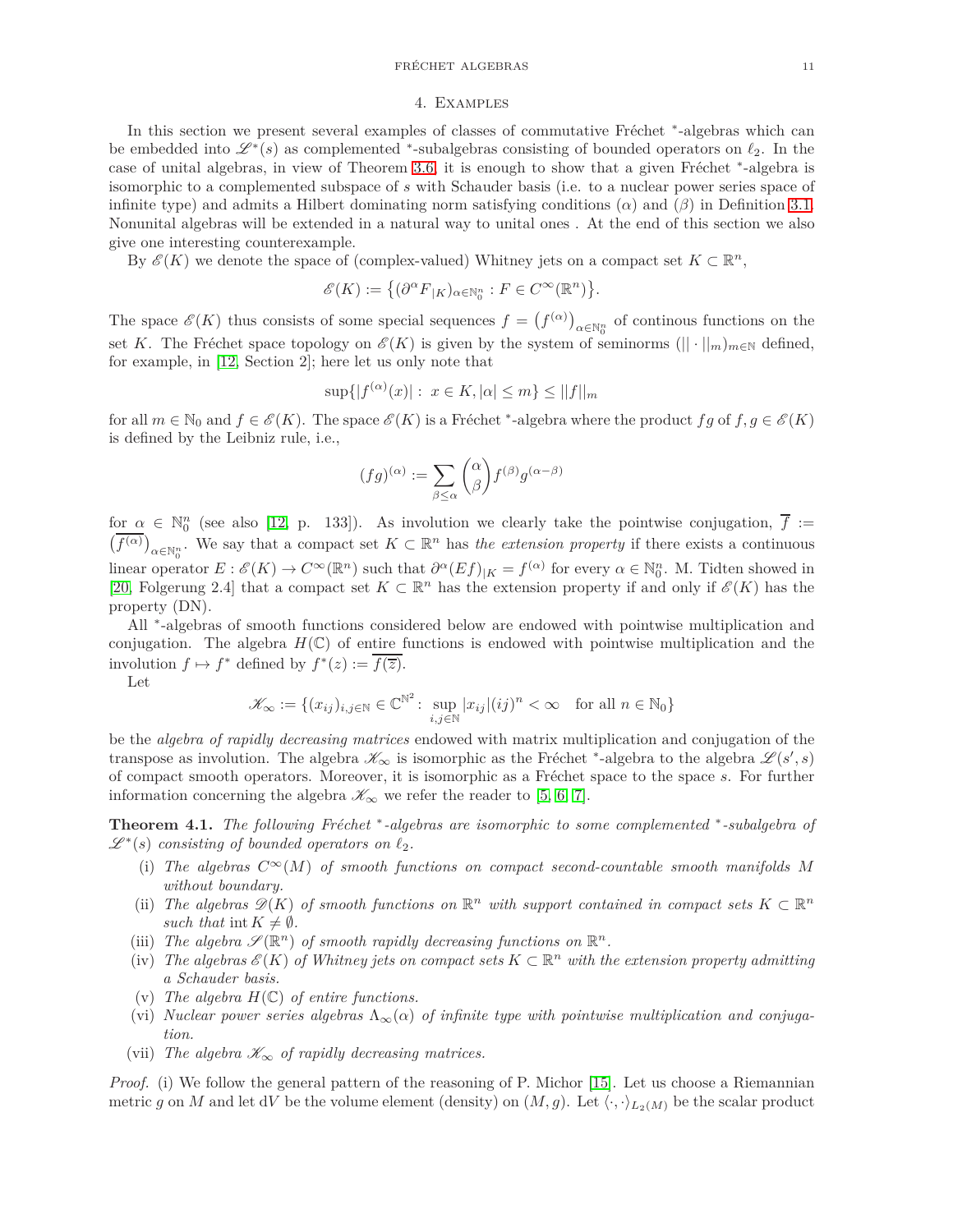on  $L_2(M)$  defined by

$$
\langle f, g \rangle_{L_2(M)} := \int_M f \overline{g} \mathrm{d} V
$$

and let  $||\cdot||_{L_2(M)}$  denote the corresponding Hilbert norm on  $L_2(M)$ . By the Sturm-Liouville decomposition [\[3,](#page-18-18) pp. 139–140], eigenfunctions  $(u_k)_{k\in\mathbb{N}}$  of the Laplacian  $\Delta$  induced by g form an orthonormal basis of  $L_2(M)$  and the sequence  $(\lambda_k)_{k\in\mathbb{N}}$  of eigenvalues satisfies

$$
0 = \lambda_1 < \lambda_2 \leq \lambda_3 \leq \ldots \text{ and } \lambda_k \to \infty.
$$

Moreover, by the Weyl asymptotic formula [\[4,](#page-18-19) Note III.15, p. 184], there is a constant  $C > 0$  depending only on *n* and the choice of a Riemannian metric such that

$$
\lambda_k \sim C k^{\frac{2}{n}},
$$

as  $k \to \infty$ .

We claim that  $(u_k)_{k\in\mathbb{N}}$  is a Schauder basis of  $C^{\infty}(M)$  whose coefficient space is equal to the space *s* of rapidly decreasing sequences. Indeed, for each  $r \in \mathbb{N}$ , the operator

<span id="page-11-0"></span>
$$
(I + \Delta)^r \colon H^{2r}(M) \to L_2(M)
$$

is an isomorphism between the Sobolev space  $H^{2r}(M)$  and  $L_2(M)$ . Therefore, since

$$
(I + \Delta)^r u_k = (1 + \lambda_k)^r u_k,
$$

we have

$$
u_k = (1 + \lambda_k)^r (I + \Delta)^{-r} u_k \in H^{2r}(M)
$$

for all  $k, r \in \mathbb{N}$ . Consequently each  $u_k$  belongs to  $\bigcap_{r \in \mathbb{N}} H^{2r}(M) = C^{\infty}(M)$ . Next, since  $(u_k)_{k \in \mathbb{N}}$  is an orthonormal basis of  $L_2(M)$ , for each  $f \in C^\infty(M)$  one can find a unique sequence  $(a_k)_{k\in\mathbb{N}}$  of scalars such that  $f = \sum_{k=1} a_k u_k$  and the series converges in the norm  $|| \cdot ||_{L_2(M)}$ . In particular, for each  $r \in \mathbb{N}$  there is a unique sequence  $(a_{k,r})_{k \in \mathbb{N}} \subset \mathbb{C}^{\mathbb{N}}$  such that

$$
(I + \Delta)^r f = \sum_{k=1} a_{k,r} u_k.
$$

Since  $(I + \Delta)^r$  is a symmetric unbounded operator on  $L_2(M)$ , we have

$$
a_{k,r} = \langle (I + \Delta)^r f, u_k \rangle_{L_2(M)} = \langle f, (I + \Delta)^r u_k \rangle_{L_2(M)} = \langle f, (1 + \lambda_k)^r u_k \rangle_{L_2(M)} = a_k (1 + \lambda_k)^r,
$$

whence

$$
(I + \Delta)^r f = \sum_{k=1} a_k (1 + \lambda_k)^r u_k
$$

and the series converges in the norm  $||\cdot||_{L_2(M)}$ . Therefore,  $(a_k(1+\lambda_k)^r)_{k\in\mathbb{N}}\in\ell_2$  for all  $r\in\mathbb{N}$  and, by the Weyl asymptotic formula [\(6\)](#page-11-0),  $(a_k(1 + Ck^{\frac{2}{n}})^r)_{k \in \mathbb{N}} \in \ell_2$  for all  $r \in \mathbb{N}$ , which yields  $(a_k)_{k \in \mathbb{N}} \in s$ . Finally, it is a simple matter to show that for each  $(a_k)_{k \in \mathbb{N}} \in s$  the series  $\sum_{k=1} a_k u_k$  converges in  $C^{\infty}(M)$ . Hence,  $(u_k)_{k \in \mathbb{N}}$  is a Schauder basis of  $C^{\infty}(M)$  with the coefficient space equal to *s* as claimed.

Now,  $T: C^{\infty}(M) \to s$  defined by  $Tu_k = e_k$  ( $e_k$  denotes the *k*-th unit vector in  $\mathbb{C}^{\mathbb{N}}$ ) is an isomorphism of Fréchet spaces such that  $||Tf||_{\ell_2} = ||f||_{L^2(M)}$  for  $f \in C^{\infty}(M)$ . Therefore, since  $|| \cdot ||_{\ell_2}$  is a dominating norm on  $s, \|\cdot\|_{L^2(M)}$  is a dominating norm on  $C^{\infty}(M)$ . Clearly,

$$
\langle fg, h \rangle_{L_2(M)} = \langle g, \overline{f}h \rangle_{L_2(M)} \quad \text{and} \quad ||fg||_{L_2(M)} \le \sup_{x \in M} |f(x)| \cdot ||g||_{L_2(M)}
$$

for all  $f, g, h \in C^{\infty}(M)$ . Hence, by Theorem [3.6,](#page-4-1)  $C^{\infty}(M)$  is isomorphic to a complemented <sup>\*</sup>-subalgebra of  $\mathscr{L}^*(s)$  consisting of bounded operators on  $\ell_2$ .

(ii) Choose  $a \in \mathbb{R}^n$  and  $r > 0$  such that *K* is contained in the open ball  $B(a, r)$  of radius *r* centered at *a*. Then, clearly,  $\mathscr{D}(K)$  is isomorphic as a Fréchet <sup>\*</sup>-algebra to the algebra

$$
\mathscr{D}(K, B(a,r)):=\{f\in C^\infty(B(a,r)):\; \mathrm{supp}(f)\subset K\}
$$

which is a closed subspace of the Fréchet space  $C^{\infty}(\overline{B(a,r)})$  of smooth functions on  $B(a,r)$  with uni-formly continuous partial derivatives (see [\[14,](#page-18-2) Ex. 28.9(5)]). Let 1 be the constant function on  $B(a, r)$ , everywhere equals 1. Let  $\mathscr{D}_1(K, B(a, r))$  denote the linear span of  $\mathscr{D}(K, B(a, r))$  and 1. Then, clearly, 1 is the unit in the Fréchet \*-algebra  $\mathscr{D}_1(K, B(a,r))$ . By [\[14,](#page-18-2) Prop. 31.12],  $\mathscr{D}(K, B(a,r))$  is isomorphic as a Fréchet space to *s*, and so is  $\mathscr{D}_1(K, B(a, r))$ .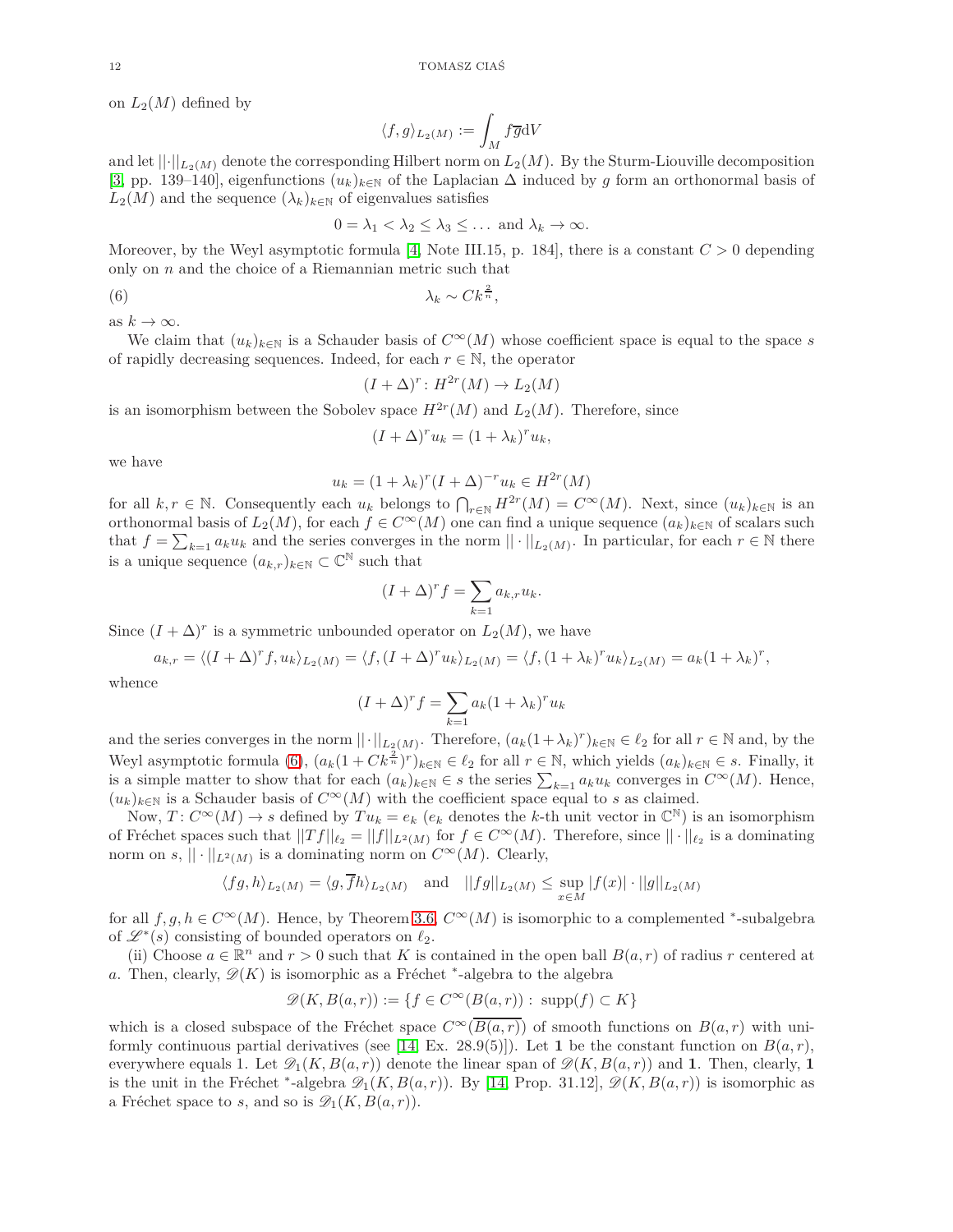Now, we follow the proof of [\[14,](#page-18-2) Lemma 31.10]. By [14, Prop. 14.27],  $(|| \cdot ||_{m})_{m \in \mathbb{N}}$ ,

$$
||f||_m^2 := \sum_{|\alpha| \le m} \int_{B(a,r)} |f^{(\alpha)}(x)|^2 dx = \sum_{|\alpha| \le m} ||f^{(\alpha)}||^2_{L_2(B(a,r))},
$$

is a fundamental sequence of norms on  $C^{\infty}(\overline{B(a,r)})$ , and thus on  $\mathscr{D}_1(K, B(a,r))$ . Since

$$
(f + \lambda \mathbf{1})^{(\alpha)} = f^{(\alpha)}
$$

for  $|a| > 0$ , we have, by integration by parts and by the Cauchy-Schwartz inequality,

$$
\begin{aligned} ||(f + \lambda \mathbf{1})^{(\alpha)}||_{L_2(B(a,r))}^2 &= \int_{B(a,r)} |(f + \lambda \mathbf{1})^{(\alpha)}|^2 \, \mathrm{d}x = \int_{B(a,r)} (f + \lambda \mathbf{1})^{(\alpha)} \, \overline{(f + \lambda \mathbf{1})}^{(\alpha)} \, \mathrm{d}x \\ &= (-1)^{|\alpha|} \int_{B(a,r)} (f + \lambda \mathbf{1}) \, \overline{(f + \lambda \mathbf{1})}^{(2\alpha)} \, \mathrm{d}x \\ &\le ||f + \lambda \mathbf{1}||_{L_2(B(a,r))} ||(f + \lambda \mathbf{1})^{(2\alpha)}||_{L_2(B(a,r))} \end{aligned}
$$

for all  $f + \lambda \mathbf{1} \in \mathcal{D}_1(K, B(a, r))$  and  $|\alpha| \leq m$ . Hence, for all  $m \in \mathbb{N}_0$  there is a constant  $C_m > 0$  such that

$$
||f + \lambda \mathbf{1}||_m^2 \le C_m ||f + \lambda \mathbf{1}||_{L_2(B(a,r))} ||f + \lambda \mathbf{1}||_{2m}
$$

for all  $f + \lambda \mathbf{1} \in \mathscr{D}_1(K, B(a, r))$ . Hence,  $|| \cdot ||_{L_2(B(a, r))}$  is a dominating norm on  $\mathscr{D}_1(K, B(a, r))$ , and the corresponding scalar product satisfies condition  $(\alpha)$  in Definition [3.1.](#page-3-2) Futhermore,

$$
||(f + \lambda \mathbf{1})(g + \mu \mathbf{1})||_{L_2(B(a,r))} = \left(\int_{B(a,r)} |f(x) + \lambda|^2 |g(x) + \mu|^2 dx\right)^{1/2}
$$
  

$$
\leq \sup_{x \in B(a,r)} |f(x) + \lambda| \cdot ||g + \mu \mathbf{1}||_{L_2(B(a,r))}.
$$

Hence,  $\mathscr{D}_1(K, B(a, r))$  is a unital *β*DN-algebra. By Theorem [3.6,](#page-4-1)  $\mathscr{D}_1(K, B(a, r))$  is isomorphic to a complemented <sup>\*</sup>-subalgebra of  $\mathscr{L}^*(s)$  consisting of bounded operators on  $\ell_2$ , and so is  $\mathscr{D}(K)$ .

(iii) It is well-known that the map

$$
\Phi\colon\mathscr{S}(\mathbb{R}^n)\to\mathscr{D}\bigg(\bigg[-\frac{\pi}{2},\frac{\pi}{2}\bigg]\bigg),\quad (\Phi f)(x_1,\ldots,x_n):=(\tan x_1,\ldots,\tan x_2),
$$

is an isomorphism of Fréchet <sup>∗</sup>-algebras (see [\[14,](#page-18-2) Ex. 29.5(3) and p. 402]), hence the conclusion follows from the previous example. Moreover,  $|| \cdot ||: \mathscr{S}(\mathbb{R}^n) \oplus \mathbb{C}1 \to [0, \infty)$ ,

$$
||f + \lambda \mathbf{1}||^2 := \int_{-\frac{\pi}{2}}^{\frac{\pi}{2}} \cdots \int_{-\frac{\pi}{2}}^{\frac{\pi}{2}} |f(\tan x_1, \dots, \tan x_2) + \lambda|^2 \mathrm{d}x_1 \dots \mathrm{d}x_n,
$$

is a Hilbert dominating norm on  $\mathscr{S}(\mathbb{R}^n) \oplus \mathbb{C}1$  satisfying conditions  $(\alpha)$  and  $(\beta)$ .

(iv) We shall show that there is a finite positive Borel measure  $\mu$  on K such that  $|| \cdot ||_{L_2(\mu)}, ||f||^2_{L_2(\mu)} :=$  $\int_K |f|^2 d\mu$ , is a dominating norm on  $\mathscr{E}(K)$ . Then, since  $||\cdot||_{L_2(\mu)}$  is a Hilbert algebra norm, we would get our conclusion.

By [\[12,](#page-18-12) Th. 3.10], the norm  $|\cdot|_0$ ,  $|f|_0 := \sup_{x \in K} |f(x)|$ , is a dominating norm on  $\mathscr{E}(K)$ . This means that for all  $k$  there is  $l$  and  $C > 0$  such that

(7) 
$$
||f||_{k} \leq C||f||_{l}^{1/2}|f|_{0}^{1/2}
$$

for all  $f \in \mathscr{E}(K)$ . If there were a finite positive Borel measure  $\mu$  on  $K, q \in \mathbb{N}$  and  $C > 0$  such that

(8) 
$$
|f|_0 \leq C ||f||_q^{1/2} ||f||_{L_2(\mu)}^{1/2}
$$

for all  $f \in \mathscr{E}(K)$  then, by [\(7\)](#page-12-0), we would get

<span id="page-12-1"></span><span id="page-12-0"></span>
$$
||f||_{k} \leq C||f||_{l}^{1/2}||f||_{q}^{\frac{1}{4}}||f||_{L_{2}(\mu)}^{\frac{1}{4}} \leq C||f||_{\max\{l,q\}}^{\frac{3}{4}}||f||_{L_{2}(\mu)}^{\frac{1}{4}},
$$

and hence  $|| \cdot ||_{L_2(\mu)}$  would be a dominating norm on  $\mathscr{E}(K)$  (see [\[12,](#page-18-12) Remark 3.2(ii)]). Our goal is thus to prove condition [\(8\)](#page-12-1).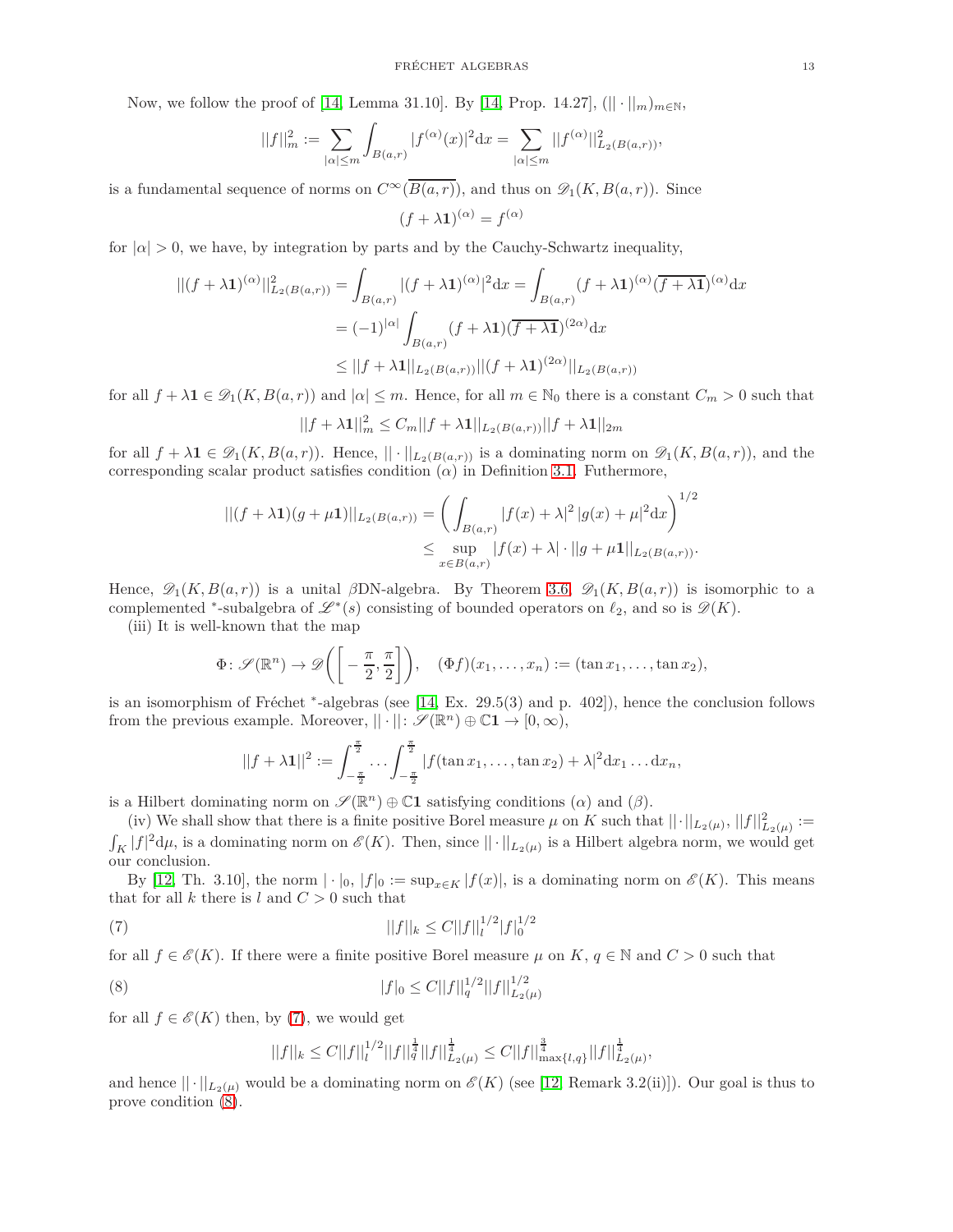In what follows,  $C \geq 1$  denotes a constant which can vary from line to line but depends only on *n* and the set *K*. By the last line of the proof of [\[1,](#page-18-20) Prop. 3.4], there is a positive Borel measure  $\mu$  on  $K$  – the so called Bernstein-Markov measure – such that

(9) 
$$
|p|_0 \leq C \binom{n+j}{j} j^2 ||p||_{L_2(\mu)} \leq C j^m ||p||_{L_2(\mu)}.
$$

for all polynomials  $p \in \mathbb{C}[x_1, \ldots, x_n]$  with  $\deg(p) \leq j$  and where  $m := n + 2$ .

Let us fix  $f \in \mathscr{E}(K)$ . By [\[12,](#page-18-12) Cor. 4.4(i)], for all  $j \in \mathbb{N}$  there is a polynomial  $p_j$  with  $\deg(p_j) \leq j$  such that

<span id="page-13-0"></span>
$$
|f - p_j|_0 \le C j^{-2m} ||f||_{2m}.
$$

Applying this inequality twice and also inequality [\(9\)](#page-13-0), we obtain

$$
|f|_{0} \leq |f - p_{j}|_{0} + |p_{j}|_{0} \leq C(j^{-2m}||f||_{2m} + |p_{j}|_{0}) \leq C(j^{-2m}||f||_{2m} + j^{m}||p_{j}||_{L_{2}(\mu)})
$$
  
\n
$$
\leq C[j^{-2m}||f||_{2m} + j^{m}(|f - p_{j}|_{0} + ||f||_{L_{2}(\mu)})] \leq C(j^{-2m}||f||_{2m} + j^{-m}||f||_{2m} + j^{m}||f||_{L_{2}(\mu)})
$$
  
\n
$$
\leq C(j^{-m}||f||_{2m} + j^{m}||f||_{L_{2}(\mu)})
$$

for all  $j \in \mathbb{N}$ . Therefore, taking the infimum over  $j \in \mathbb{N}$  in both sides of the above chain of inequalities and applying [\[12,](#page-18-12) Lemma 4.5], we obtain

<span id="page-13-1"></span>
$$
|f|_0 \le C ||f||_{2m}^{1/2} ||f||_{L_2(\mu)}^{1/2}
$$

for all  $f \in \mathcal{E}(K)$ , and [\(8\)](#page-12-1) holds, as desired.

(v) We will show that the norm  $|| \cdot ||_{L_2[-1,1]},$  which obviously satisfies conditions ( $\alpha$ ) and ( $\beta$ ) in Definition [3.1,](#page-3-2) is at the same time a dominating norm. Let us recall that the Fréchet space topology on *H*(ℂ) is given by the sequence of norms (|| · ||*r*)*r*∈N,  $||f||_r := \sup_{|z|=r} |f(z)|$ . By Hadamard's three circle theorem,

(10) 
$$
||f||_r^2 \le ||f||_1 ||f||_{r^2}
$$

for all  $r > 1$  and all  $f \in H(\mathbb{C} \setminus \{0\})$ , where  $H(\mathbb{C} \setminus \{0\})$  is the space of holomorphic functions on  $\mathbb{C} \setminus \{0\}$ . Let us consider the map  $\Psi: \mathbb{C} \setminus \{0\} \to \mathbb{C}, \ \Psi(z) := \frac{1}{2}(z + z^{-1})$  and let  $E_r := \Psi(\mathbb{T}_r)$ , where  $\mathbb{T}_r := \{z \in \mathbb{C} : |z| = r\}$  for  $r > 0$ . For  $r > 1$ , one can show that  $E_r$  is the ellipse with the semiaxes  $a = \frac{1}{2}(r + r^{-1})$  and  $b = \frac{1}{2}(r - r^{-1})$ . Moreover,  $E_1 = [-1, 1]$  and  $E_{r-1} = E_r$  for  $r > 0$ . Since  $f \circ \Psi \in H(\mathbb{C} \setminus \{0\})$  for all  $f \in H(\mathbb{C})$ , we have, by [\(10\)](#page-13-1),

$$
||f \circ \Psi||_r^2 \le ||f \circ \Psi||_1 ||f \circ \Psi||_{r^2}.
$$

Hence,

$$
||f||_{E_r}^2 \le ||f||_{[-1,1]} ||f||_{E_{r^2}}
$$

for all  $r > 1$  and all  $f \in H(\mathbb{C})$ , where  $||f||_E$  is the supremum norm on a subset E of  $\mathbb{C}$ . Since the ellipses *E*<sup>*r*</sup> contain arbitrary big circles,  $|| \cdot ||_{[-1,1]}$  is a dominating norm on  $H(\mathbb{C})$ .

Let  $(Q_k)_{k \in \mathbb{N}_0}$  be the sequence of Legendre polynomials,

$$
Q_k(x) := \left(\frac{2k+1}{2}\right)^{1/2} \frac{1}{2^k k!} \frac{d^k}{dx^k} (x^2 - 1)^k
$$

for  $x \in [-1, 1]$ . Then, for each  $n \in \mathbb{N}$ ,  $(Q_k)_{0 \leq k \leq n}$  is an orthonormal basis of the space  $\mathscr{P}_n$  of complexvalued polynomials of degree at most *n* in one real variable endowed with the scalar product  $\langle p, q \rangle :=$  $\int_{-1}^{1} p(x)q(x)dx$ . It is well-known that

$$
|Q_k(x)| \le \left(\frac{2k+1}{2}\right)^{1/2}
$$

for all  $x \in [-1, 1]$ . Therefore, if  $p \in \mathcal{P}_n$ ,  $p = \sum_{k=0}^n c_k Q_k$  for some scalars  $c_k$ 's, then

<span id="page-13-2"></span>
$$
|p(x)| \le \left(\sum_{k=0}^n |Q_k(x)|^2\right)^{1/2} \left(\sum_{k=0}^n |c_j|^2\right)^{1/2} \le (n+1) ||p||_{L_2[-1,1]}
$$

for every  $x \in [-1, 1]$ . Consequently,

(11) 
$$
||p||_{[-1,1]} \le (n+1)||p||_{L_2[-1,1]}
$$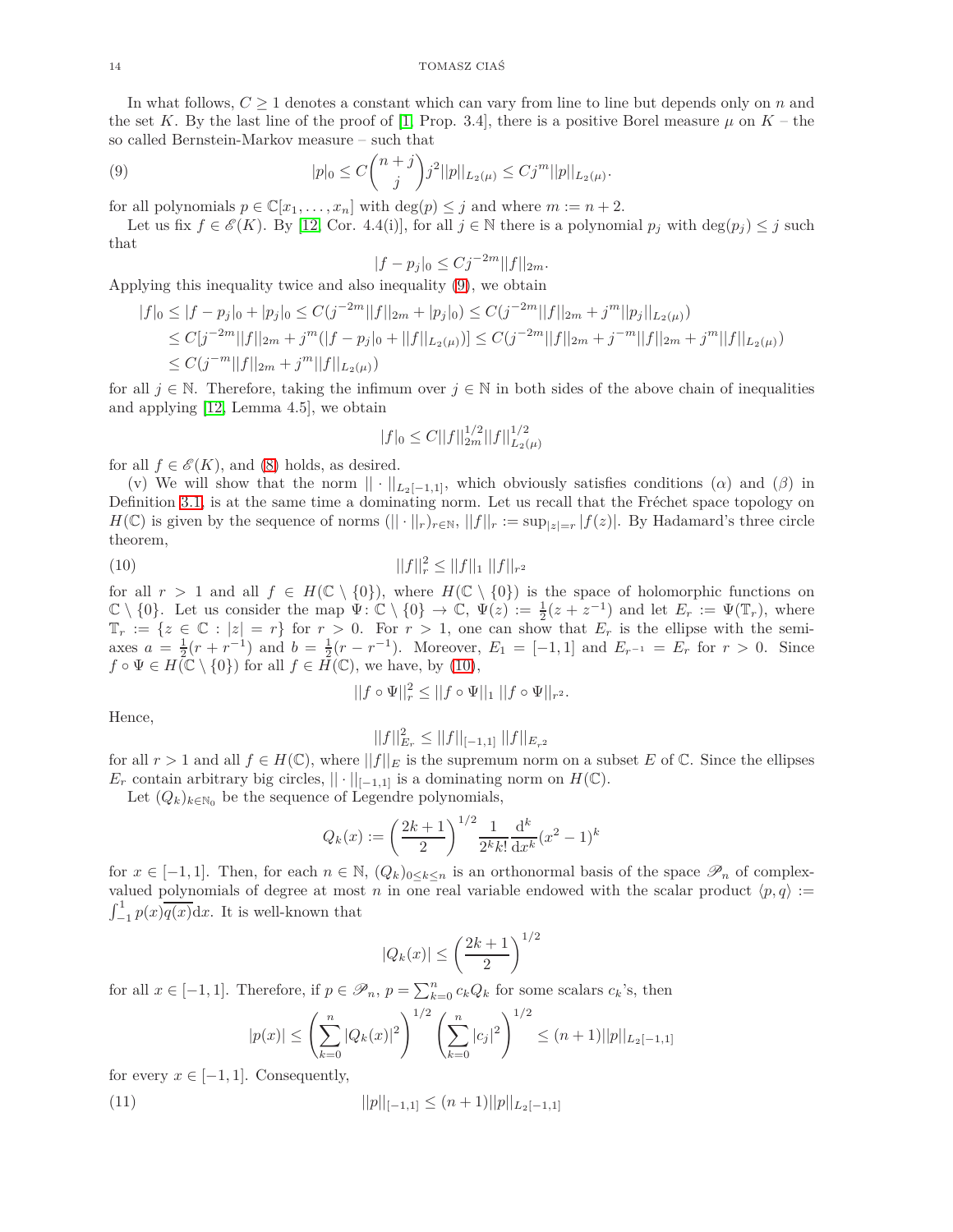for every  $p \in \mathscr{P}_n$ . This shows that the Lebesgue measure is a Bernstein-Markov measure on the interval [−1*,* 1].

Now, let us take  $f \in H(\mathbb{C})$ ,  $f = \sum_{j=0}^{\infty} a_j z^j$ . Let  $p_n := \sum_{j=0}^n a_j z^j$  for  $n \in \mathbb{N}_0$ . Then, for every  $n \in \mathbb{N}_0$ and  $x \in [-1, 1]$ , we have

$$
|f(x) - p_n(x)| = \left| \sum_{j=n+1}^{\infty} a_j x^j \right| = \left| \sum_{j=n+1}^{\infty} a_j x^{j-n-1} \right| \cdot |x|^{n+1}
$$
  

$$
\leq \frac{1}{(n+1)!} \left| \sum_{j=0}^{\infty} (j+n+1) \dots (j+1) a_{j+n+1} x^j \right| = \frac{1}{(n+1)!} |f^{(n+1)}(x)|
$$
  

$$
= \frac{1}{2\pi} \left| \int_{|z-x|=2} \frac{f(z)}{(z-x)^{n+2}} dz \right| \leq \frac{1}{2^{n+1}} \sup_{|z-x|=2} |f(z)| \leq \frac{1}{2^{n+1}} \sup_{|z| \leq 3} |f(z)|.
$$

Hence,

(12) 
$$
||f - p_n||_{[-1,1]} \leq \frac{1}{2^{n+1}}||f||_3.
$$

Now, by applying computations from item (iv), we may derive from inequalities [\(11\)](#page-13-2) and [\(12\)](#page-14-0) that  $|| \cdot ||_{L_2[-1,1]}$  is a dominating norm on  $H(\mathbb{C})$  as claimed.

(vi) Let us define

<span id="page-14-0"></span>
$$
|| \cdot || \colon \Lambda_{\infty}(\alpha) \oplus \mathbb{C}1 \to [0, \infty), \quad ||x + \lambda||^2 := \sum_{j=1}^{\infty} |x_j + \lambda|^2 j^{-2}
$$

and

$$
|| \cdot ||_t \colon \Lambda_\infty(\alpha) \oplus \mathbb{C}1 \to [0, \infty), \quad ||x + \lambda||_t := \max \{ \sup_{j \in \mathbb{N}} |x_j| e^{t \alpha_j}, |\lambda| \}
$$

for  $t \in \mathbb{N}$ , where  $\mathbf{1} := (1, 1, \ldots)$ . By nuclearity,  $(|| \cdot ||_t)_{t \in \mathbb{N}}$  is a fundamental sequence of norms on  $\Lambda_{\infty}(\alpha) \oplus \mathbb{C}1$  and  $||\cdot||$  is a well-defined continuous Hilbert norm on  $\Lambda_{\infty}(\alpha) \oplus \mathbb{C}1$ . Let  $(\cdot, \cdot)$  denote the scalar product corresponding to the norm  $|| \cdot ||$ . An elementary computation shows that

$$
((x + \lambda)(y + \mu), z + \nu) = ((y + \mu), (\overline{x + \lambda})(z + \nu))
$$

for all  $x + \lambda$ ,  $y + \mu$ ,  $z + \nu \in \Lambda_{\infty}(\alpha) \oplus \mathbb{C}1$ . Moreover, we have

$$
||(x+\lambda)(y+\mu)|| = \left(\sum_{j=1}^{\infty} |(x_j+\lambda)(y_j+\mu)|^2 j^{-2}\right)^{1/2} \le \sup_{j\in\mathbb{N}} |x_j+\lambda| ||y+\mu||
$$

for all  $x + \lambda$ ,  $y + \mu \in \Lambda_{\infty}(\alpha) \oplus \mathbb{C}1$ . Hence, the norm  $||\cdot||$  satisfies conditions  $(\alpha)$  and  $(\beta)$  in Definition [3.1.](#page-3-2) We will show that  $|| \cdot ||$  is a dominating norm on  $\Lambda_{\infty}(\alpha) \oplus \mathbb{C}1$ , i.e.

(13) 
$$
\forall s \in \mathbb{N} \ \exists t \in \mathbb{N} \ \exists C > 0 \ \forall x + \lambda \in \Lambda_{\infty}(\alpha) \oplus \mathbb{C} \mathbf{1} \quad ||x + \lambda||_{s}^{2} \leq C||x + \lambda|| \cdot ||x + \lambda||_{t}.
$$

<span id="page-14-2"></span>Fix  $s \in \mathbb{N}, x + \lambda \in \Lambda_\infty(\alpha) \oplus \mathbb{C}1$  and denote

$$
R(t) := ||x + \lambda|| \cdot ||x + \lambda||_t
$$

for  $t \in \mathbb{N}$ . Next, note that

$$
\frac{\log(j+1)}{\alpha_j} \le \frac{\log(ej^2)}{\alpha_j} = \frac{1}{\alpha_j} + 2\frac{\log j}{\alpha_j}
$$

for every  $j \in \mathbb{N}$  and, by the nuclearity of  $\Lambda_{\infty}(\alpha)$ , there is a constant  $\gamma \in \mathbb{N}$  such  $\frac{1}{\alpha_j} + 2\frac{\log j}{\alpha_j} \leq \gamma$  for all  $j \in \mathbb{N}$ . Hence,  $\frac{\log(j+1)}{\alpha_j} \leq \gamma$ , and thus

<span id="page-14-1"></span>
$$
\frac{e^{\gamma \alpha_j}}{j+1} \ge 1
$$

for all  $j \in \mathbb{N}$ . We first claim that

(14) 
$$
|\lambda|^2 \le 4R(\gamma).
$$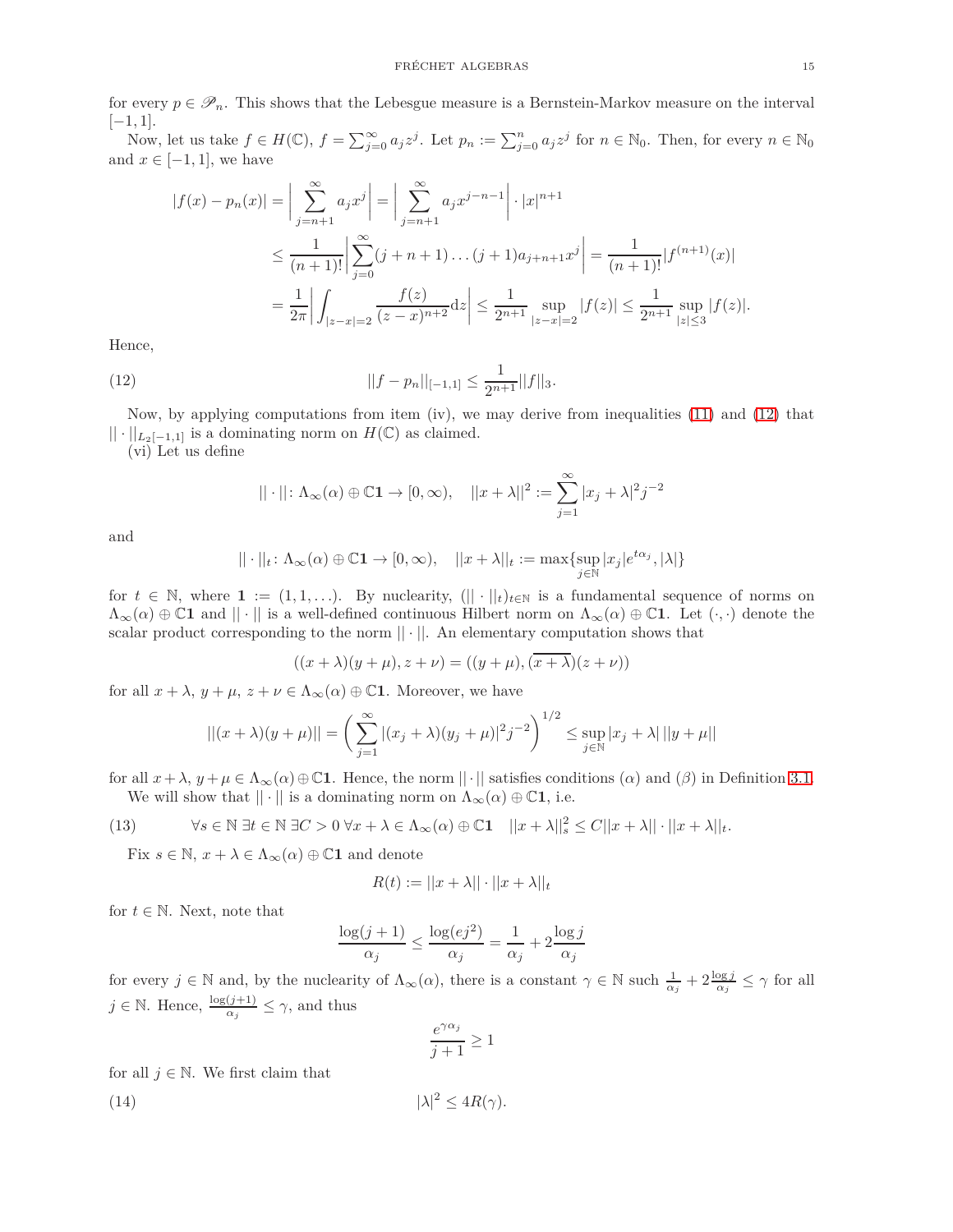Indeed, since  $|x_j + \lambda| \to |\lambda|$  as  $j \to \infty$ , the set  $A := \{j \in \mathbb{N} : |x_j + \lambda| < \frac{|\lambda|}{2}\}$  $\frac{\lambda_1}{2}$  is finite or even empty. If  $A = \emptyset$ , i.e.  $|x_j + \lambda| \geq \frac{|\lambda|}{2}$  for all  $j \in \mathbb{N}$ , then

$$
R(\gamma) \ge |x_1 + \lambda| \frac{|\lambda|}{2} \ge \frac{|\lambda|^2}{2}.
$$

Now, assume that  $A \neq \emptyset$  and let  $j_0 := \max\{j \in \mathbb{N} : |x_j + \lambda| < \frac{|\lambda|}{2}\}$  $\frac{\lambda}{2}$ . Then, clearly,  $|x_{j_0+1} + \lambda| \geq \frac{|\lambda|}{2}$ , which gives

$$
||x + \lambda|| \ge |x_{j_0+1} + \lambda|(j_0+1)^{-1} \ge \frac{|\lambda|}{2}(j_0+1)^{-1}.
$$

Next,  $|x_{j_0} + \lambda| < \frac{|\lambda|}{2}$  $\frac{\lambda}{2}$  implies that  $|x_{j_0}| > \frac{|\lambda|}{2}$  $\frac{\lambda_1}{2}$ , and thus

$$
||x + \lambda||_t \ge |x_{j_0}| e^{t\alpha_{j_0}} > \frac{|\lambda|}{2} e^{t\alpha_{j_0}}
$$

for all  $t \in \mathbb{N}$ . Consequently,

$$
R(\gamma) \ge \frac{|\lambda|}{2} (j_0 + 1)^{-1} \cdot \frac{|\lambda|}{2} e^{\gamma \alpha_{j_0}} = \frac{|\lambda|^2}{4} \frac{e^{\gamma \alpha_{j_0}}}{j_0 + 1} \ge \frac{|\lambda|^2}{4}
$$

as claimed.

We next claim that  $\sup_{j\in\mathbb{N}} |x_j|^2 e^{2s\alpha_j} \leq 16R(2s+\gamma)$ . Indeed, let  $t := 2s + \gamma$  and let us divide the set of natural numbers into 3 pieces:

$$
A_1 := \left\{ j \in \mathbb{N} : \ |x_j| \le \frac{|\lambda|}{2} \right\},\,
$$
  

$$
A_2 := \left\{ j \in \mathbb{N} : \ \frac{|\lambda|}{2} < |x_j| \le 2|\lambda| \right\},\,
$$
  

$$
A_3 := \{ j \in \mathbb{N} : \ |x_j| > 2|\lambda| \}.
$$

First take  $k \in A_1$ . Then  $|x_k + \lambda| \geq \frac{|\lambda|}{2}$ , and so

<span id="page-15-0"></span>(15) 
$$
R(t) \ge |x_k + \lambda|k^{-1}|x_k|e^{t\alpha_k} \ge \frac{|\lambda|}{2}|x_k|\frac{e^{t\alpha_k}}{k} \ge |x_k|^2 \frac{e^{t\alpha_k}}{k} \ge |x_k|^2 \frac{e^{t\alpha_k}}{k+1} = |x_k|^2 e^{(t-\gamma)\alpha_k} \frac{e^{\gamma\alpha_k}}{k+1}
$$

$$
\ge |x_k|^2 e^{(t-\gamma)\alpha_k} = |x_k|^2 e^{2s\alpha_k}.
$$

Now, take  $k \in A_2$ . Clearly the set  $A_2$  is finite. Let  $k_0 := \max\{j \in \mathbb{N} : |x_j| > \frac{\lambda}{2}\}$ . Then  $|x_{k_0+1}| \leq \frac{|\lambda|}{2}$ , and thus  $|x_{k_0+1} + \lambda| \geq \frac{|\lambda|}{2}$ . Consequently, we get

(16) 
$$
R(t) \ge |x_{k_0+1} + \lambda|(k_0+1)^{-1}|x_{k_0}|e^{t\alpha_{k_0}} \ge \frac{|\lambda|}{2}(k_0+1)^{-1}\frac{|\lambda|}{2}e^{t\alpha_{k_0}} = \frac{|\lambda|^2}{4}\frac{e^{t\alpha_{k_0}}}{k_0+1}
$$

$$
\ge \frac{|x_k|^2}{16}\frac{e^{t\alpha_{k_0}}}{k_0+1} = \frac{|x_k|^2}{16}e^{(t-\gamma)\alpha_{k_0}}\frac{e^{\gamma\alpha_{k_0}}}{k_0+1} \ge \frac{|x_k|^2}{16}e^{2s\alpha_k}.
$$

<span id="page-15-1"></span>Finally, fix  $k \in A_3$ . Then  $|x_k + \lambda| > \frac{|x_k|}{2}$ , and thus

(17) 
$$
R(t) \ge |x_k + \lambda|k^{-1}|x_k|e^{t\alpha_k} \ge \frac{|x_k|^2}{2}\frac{e^{t\alpha_k}}{k} \ge \frac{|x_k|^2}{2}e^{(t-\gamma)\alpha_k}\frac{e^{\gamma\alpha_k}}{k+1} \ge \frac{|x_k|^2}{2}e^{2s\alpha_k}.
$$

Combining  $(15)$ – $(17)$ , we get

$$
\sup_{j \in \mathbb{N}} |x_j|^2 e^{2s\alpha_j} \le 16R(2s + \gamma)
$$

as claimed. Therefore, by [\(14\)](#page-14-1),

$$
||x + \lambda||_s^2 \le 16||x + \lambda|| \cdot ||x + \lambda||_{2s + \gamma},
$$

for all  $x + \lambda \in \Lambda_\infty(\alpha) \oplus \mathbb{C}1$ , and  $||\cdot||$  is a dominating norm on  $\Lambda_\infty(\alpha) \oplus \mathbb{C}1$ . Consequently,  $(\Lambda_\infty(\alpha) \oplus \mathbb{C}1, (\cdot, \cdot))$ is a *β*DN-algebra.

Finally, by the above,  $\Lambda_{\infty}(\alpha) \oplus \mathbb{C}1$  has the property (DN) and, by [\[14,](#page-18-2) Ex. 1, Ch. 29], it has the property ( $\Omega$ ). Moreover, by [\[14,](#page-18-2) Prop. 28.7], the space  $\Lambda_{\infty}(\alpha) \oplus \mathbb{C}1$  is nuclear. Consequently, by [14, Prop. 31.7],  $\Lambda_{\infty}(\alpha) \oplus \mathbb{C}1$  is isomorphic to a complemented subspace of *s* with Schauder basis, i.e. to a nuclear power series space of infinite type. Now, the thesis follows from Theorem [3.6](#page-4-1) and from a simple observation that  $\Lambda_{\infty}(\alpha)$  is a complemented <sup>\*</sup>-subalgebra of  $\Lambda_{\infty}(\alpha) \oplus \mathbb{C}1$ .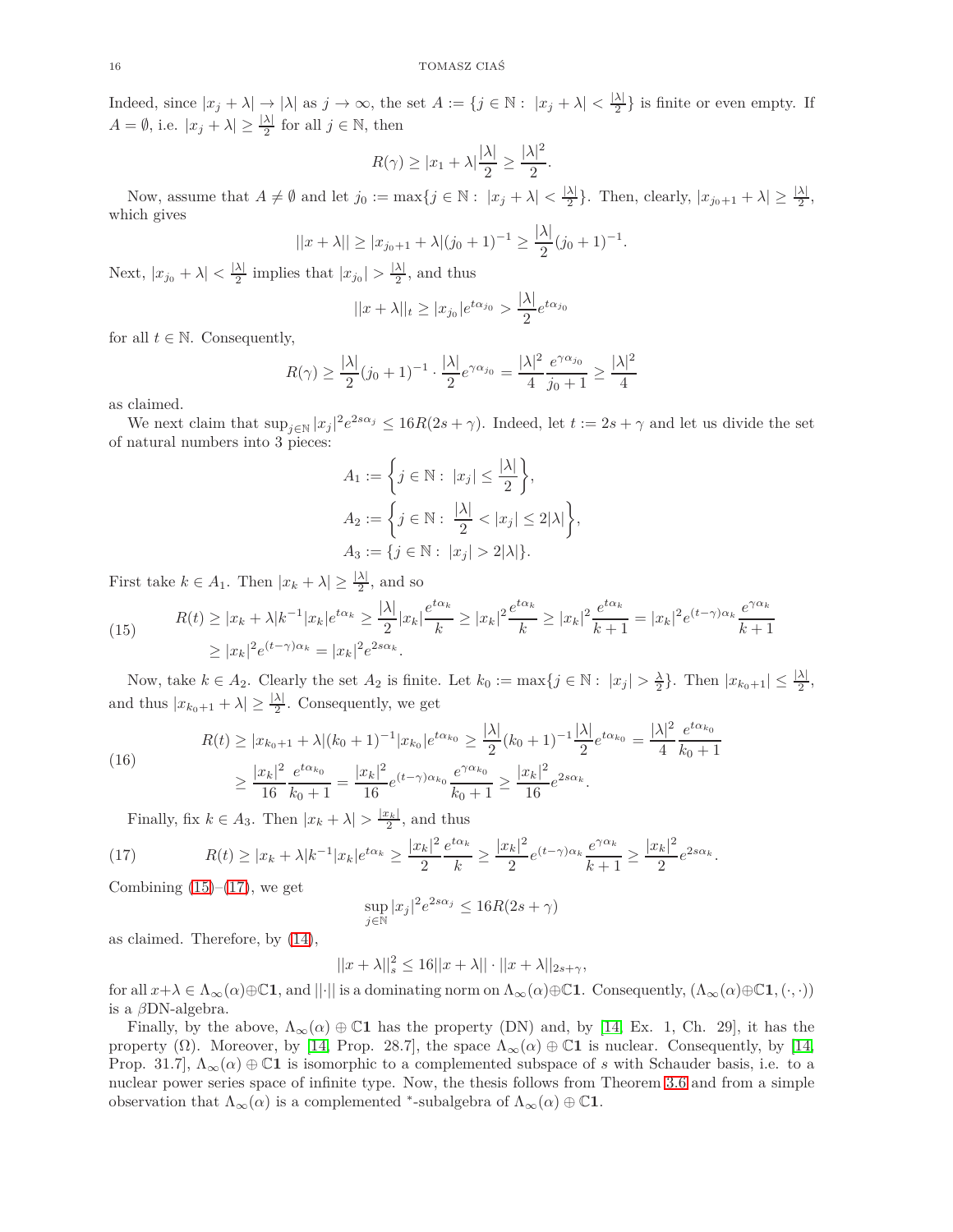(vii) Let 1 be the identity matrix in  $\mathbb{C}^{\mathbb{N}^2}$  and let  $e_j$  be the *j*-th unit vector in  $\mathbb{C}^{\mathbb{N}}$ . We define on  $\mathscr{K}_{\infty} \oplus \mathbb{C}1$  the Hilbert norm  $|| \cdot ||$  by

$$
||x + \lambda||^2 := \bigg(\sum_{j \in \mathbb{N}} ||(x + \lambda)e_j||_{\ell_2}^2 j^{-2}\bigg)^{1/2}.
$$

Clearly,  $|| \cdot ||$  satisfies conditions ( $\alpha$ ) and ( $\beta$ ) in Definition [3.1.](#page-3-2) Hence, by Theorem [3.6](#page-4-1) and Remark [3.17,](#page-9-0) it is enough to show that  $|| \cdot ||$  is a dominating norm, i.e.

$$
\forall k \in \mathbb{N} \,\exists n \in \mathbb{N} \,\exists C > 0 \,\forall x + \lambda \in \mathscr{K}_{\infty} \oplus \mathbb{C} \mathbf{1} \quad ||x + \lambda||^2_k \le C||x + \lambda|| \cdot ||x + \lambda||_n,
$$

where

$$
||x + \lambda||_k := \max\{\sup_{i,j \in \mathbb{N}} |x_{ij}| (ij)^k, |\lambda|\}.
$$

Let us fix  $x + \lambda \in \mathscr{K}_{\infty} \oplus \mathbb{C}1$ . Note that

$$
||(x+\lambda)e_j||_{\ell_2}^2 = ||(x_{ij})_{i \in \mathbb{N}} + \lambda e_j||_{\ell_2}^2 = \sum_{i \in \mathbb{N}\backslash\{j\}} |x_{ij}|^2 + |x_{jj} + \lambda|^2
$$

for every  $j \in \mathbb{N}$ , and thus

$$
||x + \lambda||^2 = \sum_{j \in \mathbb{N}} \left( \sum_{i \in \mathbb{N} \setminus \{j\}} |x_{ij}|^2 + |x_{jj} + \lambda|^2 \right) j^{-2}.
$$

We have

$$
\sup_{i,j \in \mathbb{N}, i \neq j} |x_{ij}|^2 (ij)^{2k} \leq \sup_{i,j \in \mathbb{N}, i \neq j} |x_{ij}|j^{-1} \cdot \sup_{i,j \in \mathbb{N}} |x_{ij}| (ij)^{2k+1}
$$
\n
$$
\leq \left(\sum_{i,j \in \mathbb{N}, i \neq j} |x_{ij}|^2 j^{-2}\right)^{1/2} \cdot \sup_{i,j \in \mathbb{N}} |x_{ij}| (ij)^{2k+1}
$$
\n
$$
\leq \left(\sum_{j \in \mathbb{N}} \left(\sum_{i \in \mathbb{N} \setminus \{j\}} |x_{ij}|^2 + |x_{jj} + \lambda|^2\right) j^{-2}\right)^{1/2} \cdot \max\{\sup_{i,j \in \mathbb{N}} |x_{ij}| (ij)^{2k+1}, |\lambda|\}
$$
\n
$$
= ||x + \lambda|| \cdot ||x + \lambda||_{2k+1}
$$

for all  $k \in \mathbb{N}$ . Moreover, from [\(13\)](#page-14-2) applied to the algebra  $s \oplus \mathbb{C}1$ , it follows that for every  $k \in \mathbb{N}$  there is  $m \in \mathbb{N}$  and  $C > 0$  such that

$$
\max \{ \sup_{j \in \mathbb{N}} |x_{jj}|^2 j^{4k}, |\lambda|^2 \} \le C \bigg( \sum_{j \in \mathbb{N}} |x_{jj} + \lambda|^2 j^{-2} \bigg)^{1/2} \max \{ \sup_{j \in \mathbb{N}} |x_{jj}| j^{2m}, |\lambda| \}
$$
  

$$
\le C \bigg( \sum_{j \in \mathbb{N}} \bigg( \sum_{i \in \mathbb{N} \setminus \{j\}} |x_{ij}|^2 + |x_{jj} + \lambda|^2 \bigg) j^{-2} \bigg)^{1/2} \cdot \max \{ \sup_{i,j \in \mathbb{N}} |x_{ij}| (ij)^m, |\lambda| \}
$$
  

$$
= C ||x + \lambda|| \cdot ||x + \lambda||_m.
$$

Therefore, for all  $k \in \mathbb{N}$  there is  $n \in \mathbb{N}$  and  $C > 0$  such that

$$
||x + \lambda||_k^2 = C \max \left\{ \sup_{i,j \in \mathbb{N}, i \neq j} |x_{ij}|^2 (ij)^{2k}, \max \left\{ \sup_{j \in \mathbb{N}} |x_{jj}|^2 j^{4k}, |\lambda|^2 \right\} \right\} \leq C ||x + \lambda|| \cdot ||x + \lambda||_n,
$$

and thus  $|| \cdot ||$  is a dominating norm on  $\mathscr{K}_{\infty} \oplus \mathbb{C}1$ , which completes the proof.

**Remark 4.2.** (i) Every algebra  $\mathscr{D}(K)$  is a closed <sup>\*</sup>-subalgebra of  $\mathscr{E}(L)$  for any closed ball *L* containing *K* and thus, by Theorem [4.1\(](#page-10-0)ii),  $\mathscr{D}(K)$  is automatically isomorphic to a *closed* \*-subalgebra of  $\mathscr{L}^*(s)$ consisting of bounded operators on  $\ell_2$ . In Theorem [4.1\(](#page-10-0)iv), we prove that such a <sup>\*</sup>-subalgebra can be choosen to be *complemented*.

(ii) By [\[8,](#page-18-1) Proposition 4.3],  $\mathscr{L}^*(s)$  is isomorphic as a topological \*-algebra to the matrix algebra

$$
\Lambda(\mathcal{A}) := \left\{ x = (x_{ij}) \in \mathbb{C}^{\mathbb{N}^2} : \forall N \in \mathbb{N} \exists n \in \mathbb{N} \quad \sum_{i,j \in \mathbb{N}^2} |x_{ij}| \max \left\{ \frac{i^N}{j^n}, \frac{j^N}{i^n} \right\} < \infty \right\}
$$

$$
\qquad \qquad \Box
$$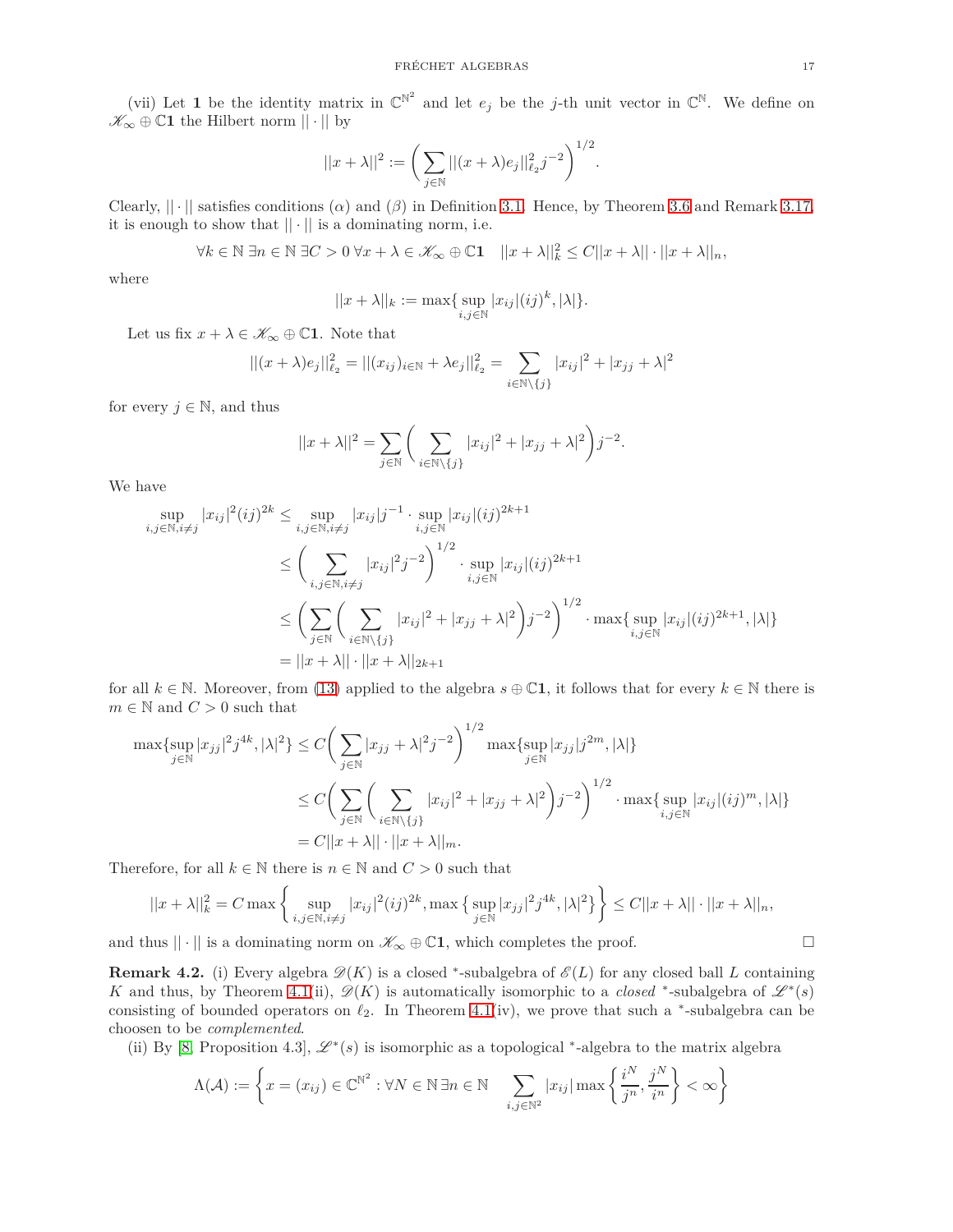endowed with the so-called Köthe-type PLB-space topology. Clearly,  $\mathscr{K}_{\infty}$  is a <sup>\*</sup>-subalgebra of  $\Lambda(\mathcal{A})$ . However, since  $\mathscr{K}_{\infty}$  is dense in  $\Lambda(\mathcal{A})$ , this representation is not interesting for us.

We have also a simillar phenomenon in the case of the algebra *s*. The diagonal matrices from  $\Lambda(\mathcal{A})$ give – also in the topological sense – exactly the space *s* ′ . In particular, the <sup>∗</sup> -algebra *s* has a simple representation in  $\Lambda(\mathcal{A})$ . But *s* is dense in *s'*, so this representation does not work for us.

In the proof of Theorem [4.1,](#page-10-0) Examples (vi) and (vii), we see that the representations of *s* and  $\mathscr{K}_{\infty}$  in  $\mathscr{L}^*(s)$  are much more sofisticated.

Finally, we shall give an example of a unital commutative Fréchet \*-algebra isomorphic as a Fréchet space to *s* which is not a DN-algebra. Let  $A^{\infty}(\mathbb{D})$  be the space of holomorphic functions on the open unit disc D which are smooth up to boundary. In other words,

<span id="page-17-0"></span>
$$
A^{\infty}(\mathbb{D}) := \{ f \in A(\mathbb{D}) : f^{(k)} \in A(\mathbb{D}) \text{ for all } k \in \mathbb{N} \},
$$

where  $A(\mathbb{D})$  is the disc algebra. The space  $A^{\infty}(\mathbb{D})$  admits a natural Fréchet space topology given by the norms

(18) 
$$
||f||_p := \sup\{|f^{(j)}(z)| : z \in \mathbb{D}, 0 \le j \le p\}, \quad p \in \mathbb{N}_0
$$

and it is isomorphic to the space *s* (cf. [\[19,](#page-18-21) Section 2]). Moreover,  $A^{\infty}(\mathbb{D})$  becomes a unital commutative Fréchet <sup>∗</sup>-algebra when endowed with the usual multiplication of functions and involution  $f^*(z) := \overline{f(\overline{z})}$ . The algebra  $A^{\infty}(\mathbb{D})$  is thus a (dense) \*-subalgebra of the disc algebra.

**Proposition 4.3.** *The algebra*  $A^{\infty}(\mathbb{D})$  *is not isomorphic to any closed* \*-subalgebra of  $\mathcal{L}^*(s)$ *.* 

*Proof.* By Theorem [3.5,](#page-4-0) it is enough to show that there is no DN-norm on  $A^{\infty}(\mathbb{D})$ .

Let  $(|| \cdot ||_p)_{p \in \mathbb{N}}$  be the fundamental sequence of norms on the space  $A^{\infty}(\mathbb{D})$  defined by [\(18\)](#page-17-0). First, we will show that the norm  $|| \cdot ||_{[-1,1]}, ||f||_{[-1,1]} := \sup_{x \in [-1,1]} |f(x)|$ , is not a dominating norm on  $A^{\infty}(\mathbb{D})$ . Let  $f_n(z) := (z^2 - 1)^n$  for  $n \in \mathbb{N}$  and  $z \in \mathbb{D}$ . Let us fix  $n \in \mathbb{N}$  and  $0 \le k \le n$ . Then, clearly,  $||f_n||_{[-1,1]} = 1$ and  $||f_n||_0 = 2^n$ . Moreover, by the Leibniz rule, we obtain

$$
|f_n^{(k)}(z)| = \left| \sum_{j=0}^k {k \choose j} \left(\frac{d}{dz}\right)^j (z-1)^n \left(\frac{d}{dz}\right)^{k-j} (z+1)^n \right|
$$
  
\n
$$
= \left| \sum_{j=0}^k {k \choose j} \cdot n(n-1) \dots (n-j+1)(z-1)^{n-j} \cdot n(n-1) \dots (n-k+j+1)(z+1)^{n-k+j} \right|
$$
  
\n
$$
\leq n^k 2^k \cdot \sup_{z \in \mathbb{D}, 0 \leq j \leq k} |z-1|^{n-j} |z+1|^{n-k+j}
$$
  
\n
$$
= n^k 2^{\frac{k}{2}} 2^n \cdot \sup_{0 \leq \theta \leq \frac{\pi}{2}, 0 \leq j \leq k} (1 - \cos \theta)^{\frac{n-j}{2}} (1 + \cos \theta)^{\frac{n-k+j}{2}} \leq n^k 2^k 2^n
$$

for all  $z \in \mathbb{D}$ , and thus

$$
||f_n||_p \le n^p 2^p 2^n
$$

for every  $p \in \mathbb{N}_0$ . Consequently, for every  $p \in \mathbb{N}$  and every  $C > 0$  there is  $n \in \mathbb{N}$  such that

$$
||f_n||_0^2 = 4^n > Cn^p 2^p 2^n \ge C||f_n||_{[-1,1]} ||f_n||_p,
$$

and therefore  $|| \cdot ||_{[-1,1]}$  is not a dominating norm on  $A^{\infty}(\mathbb{D})$ .

Now, let  $||\cdot|| = \sqrt{(\cdot,\cdot)}$  be an abitrary continuous norm on  $A^{\infty}(\mathbb{D})$  satisying condition  $(\alpha)$  in Definition [3.1.](#page-3-2) We define a continuous linear functional  $\Phi$  on  $A^{\infty}(\mathbb{D})$  by  $\Phi(f) := (f, 1)$ , where 1 is the identically one function. Then, by condition  $(\alpha)$ ,

$$
\Phi(f^*f) = (f^*f, \mathbf{1}) = ||f||^2 \ge 0
$$

for every  $f \in A^{\infty}(\mathbb{D})$ , so  $\Phi$  is a positive functional. In [\[16\]](#page-18-22), there is an elementary proof of the fact that each positive linear functional on the disc algebra  $A(\mathbb{D})$  has some simple integral representation. It appears that the same proof works in the case of the algebra  $A^{\infty}(\mathbb{D})$ , and thus there is a positive Borel measure  $\mu$  on [−1, 1] such that

$$
\Phi(f) = \int_{-1}^{1} f(x) \mathrm{d}\mu(x)
$$